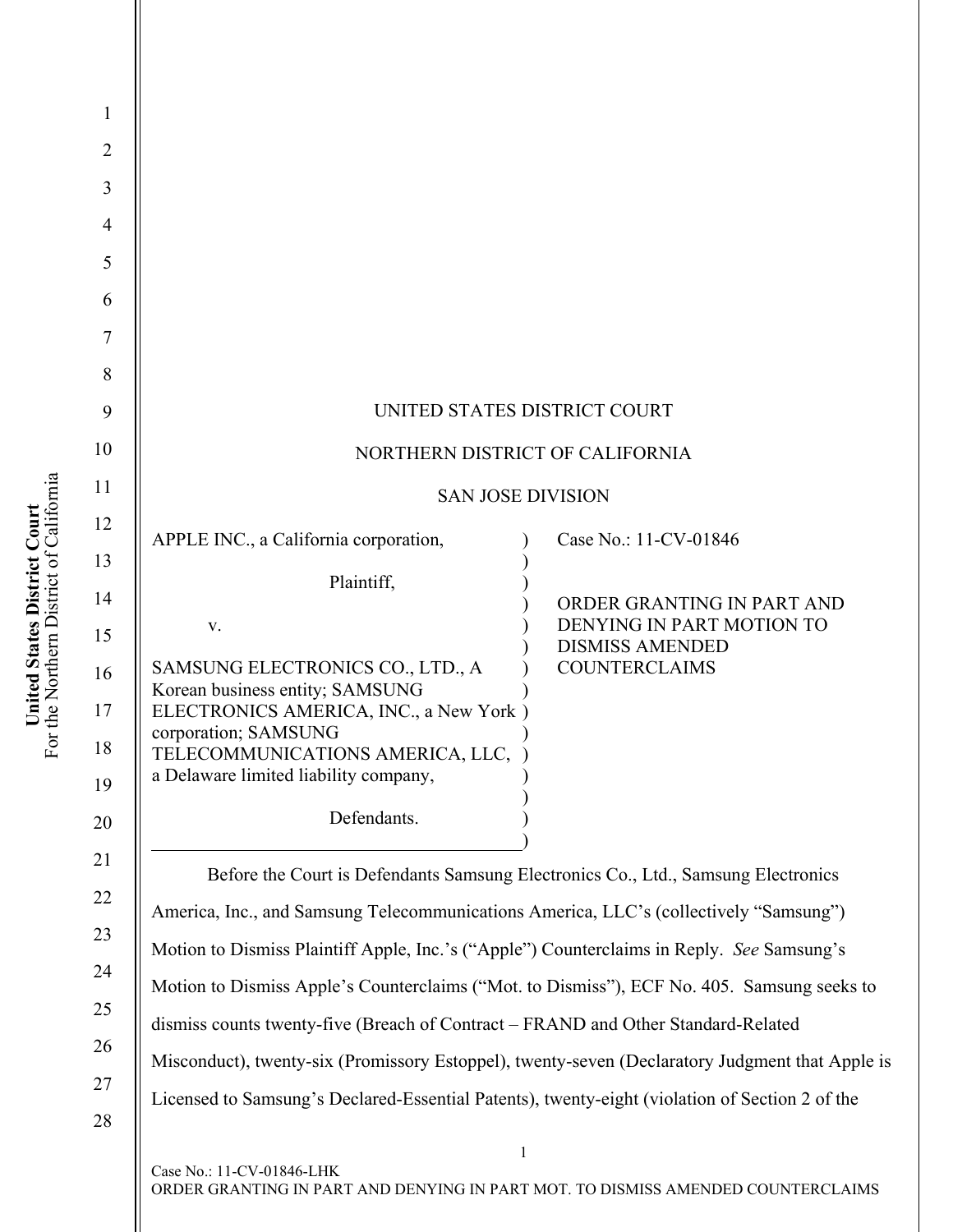Sherman Antitrust Act), and twenty-nine (California Unfair Competition Law) of Apple's Amended Answer, Defenses, and Counterclaims in Reply to Samsung's Counterclaims ("Amended Counterclaims in Reply" or "ACR"). *See generally*, Mot. to Dismiss*.* A hearing was held on April 12, 2012. After considering the briefing provided by the parties, as well as the declarations and exhibits filed in support thereof by the parties, the Court grants in part and denies in part Samsung's Motion to Dismiss.

#### 7

1

2

3

4

5

6

8

9

10

11

12

13

14

15

16

17

18

19

20

21

# **I. RELEVANT BACKGROUND**

Case No.: 11-CV-01846-LHK

#### **A. Factual Background**

Unless otherwise noted, the following allegations are taken from Apple's Amended Counterclaims in Reply and are presumed to be true for purposes of ruling upon Samsung's Motion to Dismiss. Apple and Samsung both sell telecommunications handsets that operate on wireless networks. ACR ¶ 23. To facilitate the interoperability necessary for various manufacturers' products to function on wireless networks, standards setting organizations ("SSOs") establish precise specifications for essential components of the technologies. *Id.* ¶ 24. Standards may have both pro-competitive and anti-competitive effects. For example, standards may reduce costs for both suppliers and purchasers by allowing wider distribution of a single product and thus increased manufacturing volumes and lower per unit costs and by increasing price competition among many suppliers all making standards-compliant products. *Id.* ¶¶ 25-26. Alternatively, standardization also creates a "lock-in" effect such that alternative technological approaches are practically unavailable as substitutes and thus owners of patents that are incorporated into a standard may demand excessive royalties for use in the adopted patented technology. *Id.* ¶¶ 27-28.

2 22 23 24 25 26 27 28 Apple and Samsung are both members of the European Telecommunications Standards Institute ("ETSI"), which is an SSO headquartered in France. *Id.* ¶ 39. ETSI is one of six SSOs which combine to form the Third Generation Platform Partnership ("3GPP"). *Id.* ¶ 42. 3GPP sets standards for mobile wireless carrier technology, including the Universal Mobile Telecommunications Standard ("UMTS"), the standard at issue in this case. *Id.* ¶ 42. During the development of the UMTS, Samsung participated in ETSI working groups and proposed and advocated for the standardization of certain technologies to perform functions included in the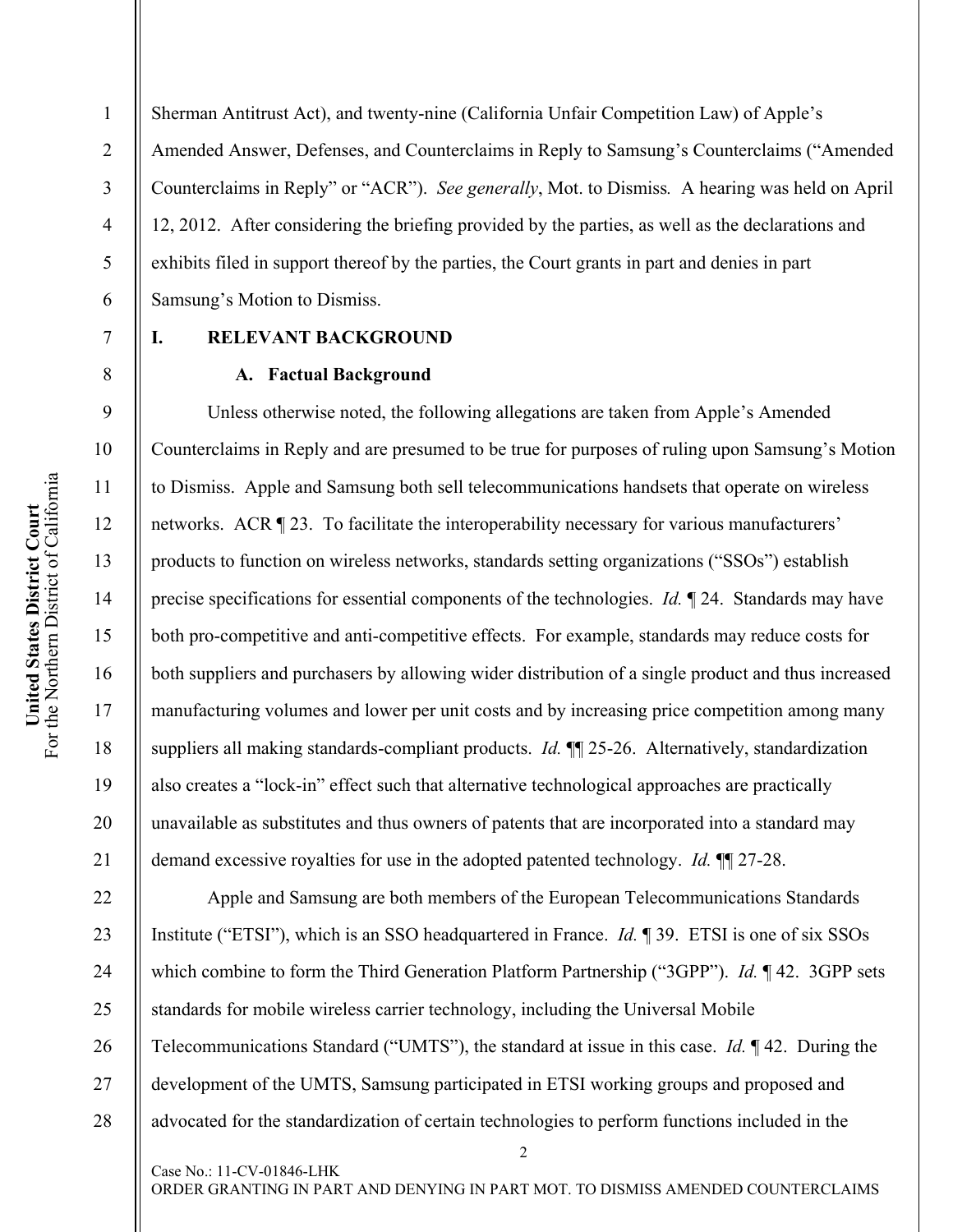United States District Court<br>For the Northern District of California For the Northern District of California **United States District Court** 

1

2

3

4

5

6

7

8

9

10

11

12

13

14

15

16

17

18

19

20

21

22

23

24

25

26

standard. *Id.* ¶¶ 55, 57. Samsung has represented to Apple that it owns several patents that are essential to the UMTS (the "Declared-Essential Patents"). *Id.* ¶ 56.

ETSI has an intellectual property rights policy ("IPR policy") meant to "'reduce the risk' to those implementing the standards or other technical specifications 'that investment in the preparation, adoption and application of the standards could be wasted as a result of an essential IPR for a standard or technical specification being unavailable.'" *Id.* ¶ 54. ETSI members participating in 3GPP must comply with the ETSI IPR policy. *Id.* ¶ 45. The IPR policy requires participants "to inform ETSI of essential IPRs in a timely fashion," *id.* ¶ 51, and requires participants, upon request, to agree irrevocably that they will license essential IPR on fair, reasonable, and non-discriminatory ("FRAND") terms. *Id.* ¶¶ 52-53. Apple has relied on Samsung's commitments to license its Declared-Essential Patents under FRAND terms ("FRAND commitments") in investing substantially in UMTS-compliant products. *Id.* ¶ 70. Apple alleges that Samsung "deliberately and deceptively failed to disclose the existence of its claimed IPR during the standard-setting process," and that Samsung committed to license its IPR on FRAND terms despite never having any intention to do so. *Id.* ¶¶ 57, 59-60.

Apple alleges that Samsung steered 3GPP to standardize Samsung's Declared-Essential Patents. *Id.* ¶ 57. Had Samsung disclosed its ownership of the relevant IPR and that it did not intend to license on FRAND terms despite agreeing to do so on various occasions, 3GPP would have selected a competing technology or declined to make the relevant function essential to the standard. *Id.* ¶¶ 48, 58, 59, 63. As a result, Samsung thus excluded alternative technologies that were available to perform the same functions as those covered by Samsung's IPR, and acquired monopoly power in the Input Technology Markets covered by Samsung's Declared-Essential Patents. *Id.* ¶¶ 58, 61, 67, 69.

 Samsung has sought to exploit its alleged monopoly power to coerce Apple into tolerating Samsung's imitation of Apple's products. *Id.* ¶¶ 72-75. Samsung did not sue Apple for infringing its Declared-Essential Patents until Apple brought unrelated infringement claims against Samsung. *Id.* ¶ 75. Apple alleges that Samsung has only offered licensing terms that are not FRAND. *Id.* ¶

27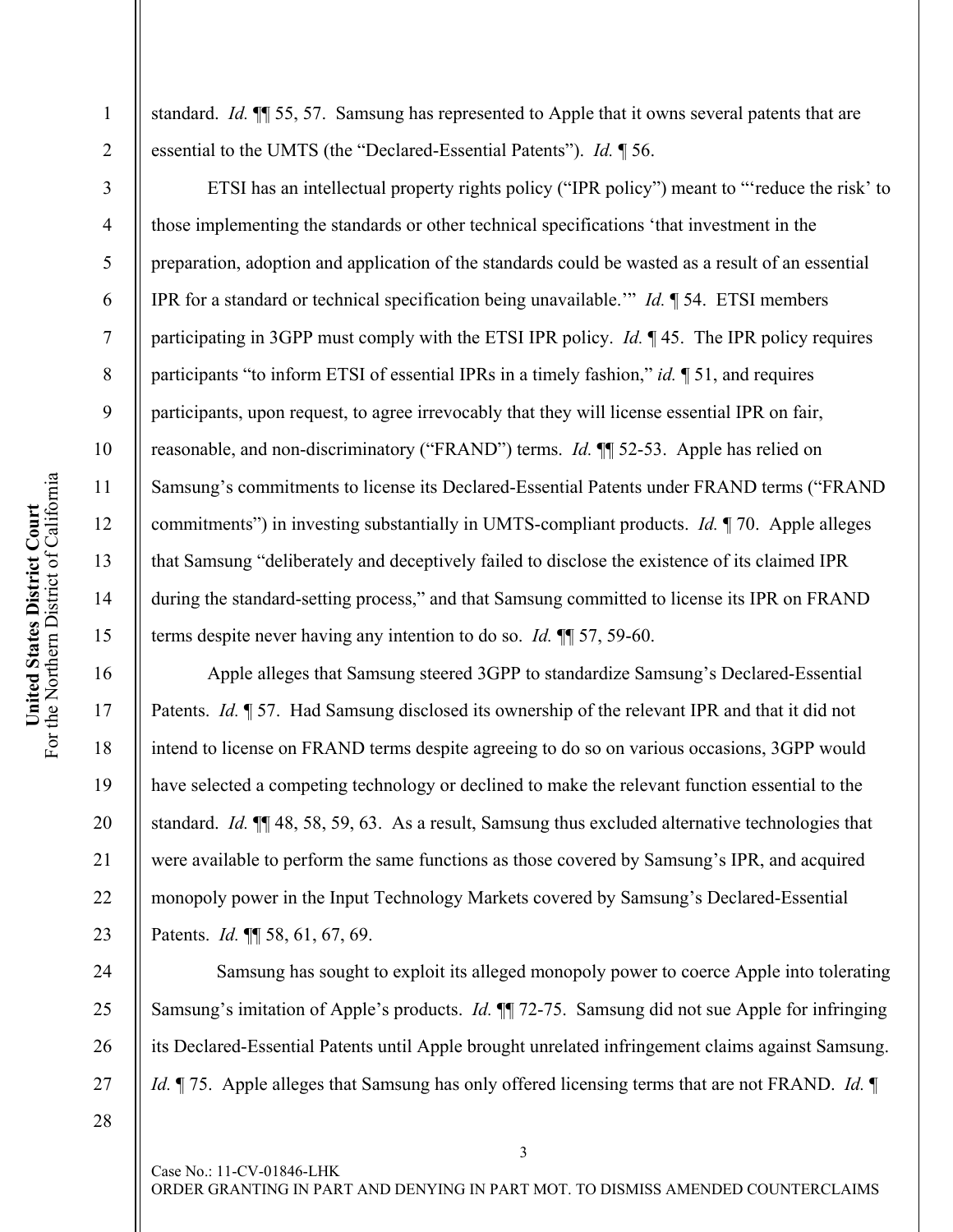49. Apple also alleges that Samsung's deceitful actions have an anticompetitive effect on the Input Technologies Markets, thus injuring Apple. *Id.* ¶¶ 90-96.

3

1

2

4

5

6

7

8

9

10

11

12

13

14

**United States District Court**  For the Northern District of California

United States District Court<br>For the Northern District of California

15

16

17

18

19

20

21

22

23

24

25

26

27

## **B. Procedural Background**

This is Samsung's second motion to dismiss Apple's counterclaims in reply. Apple, in its initial complaint, alleged that Samsung's Galaxy cell phones and computer tablets infringe Apple's trade dress, trademarks, and utility and design patents. Complaint, April 15, 2011, ECF No. 1. In response, Samsung brought counterclaims against Apple, alleging that Apple products infringe upon 12 of Samsung's own patents, including, among others, patents related to the UMTS Standard. *See* Answer and Counterclaims, ECF No. 80. In response to these counterclaims, Apple filed its Answer, Defenses and Counterclaims in Reply to Samsung's Counterclaims ("Counterclaims in Reply") on July 21, 2011. *See* ECF No. 124.

In its Counterclaims in Reply, Apple alleged that Samsung violated both federal and state antitrust laws, as well as the California Unfair Competition Law, by defrauding the standards setting organization that set the UMTS standards, inducing the organization to adopt Samsung's Declared-Essential Patents, and later refusing to license its Declared-Essential Patents on fair, reasonable, and non-discriminatory terms ("FRAND" terms). Samsung sought to dismiss counts twenty-seven (violation of Section 2 of the Sherman Antitrust Act), twenty-eight (violation of Section 1 of the Sherman Antitrust Act and California Business and Professions Code §§ 16720), and twenty-nine (California Unfair Competition Law). *See* Counterclaims in Reply at ¶¶ 176-206. Samsung also sought to strike counts thirty (Declaratory Judgment that Apple is Licensed to Samsung's Declared-Essential Patents), thirty-one (Declaratory Judgment of No Entitlement to Injunctive Relief), and thirty-two (Declaratory Judgment of Unenforceability). *See id*. The Court granted in part and denied in part Samsung's Motion to Dismiss, and allowed Apple leave to amend to cure identified deficiencies. *See* Order Granting in Part, and Denying in Part, Motion to Dismiss and Strike, ECF No. 315. Apple filed its Amended Counterclaims in Reply on October 28, 2011. Samsung filed the instant motion to dismiss on November 22, 2011. *See* ECF No. 405.

28

# **II. LEGAL STANDARDS AND ANALYSIS**

Case No.: 11-CV-01846-LHK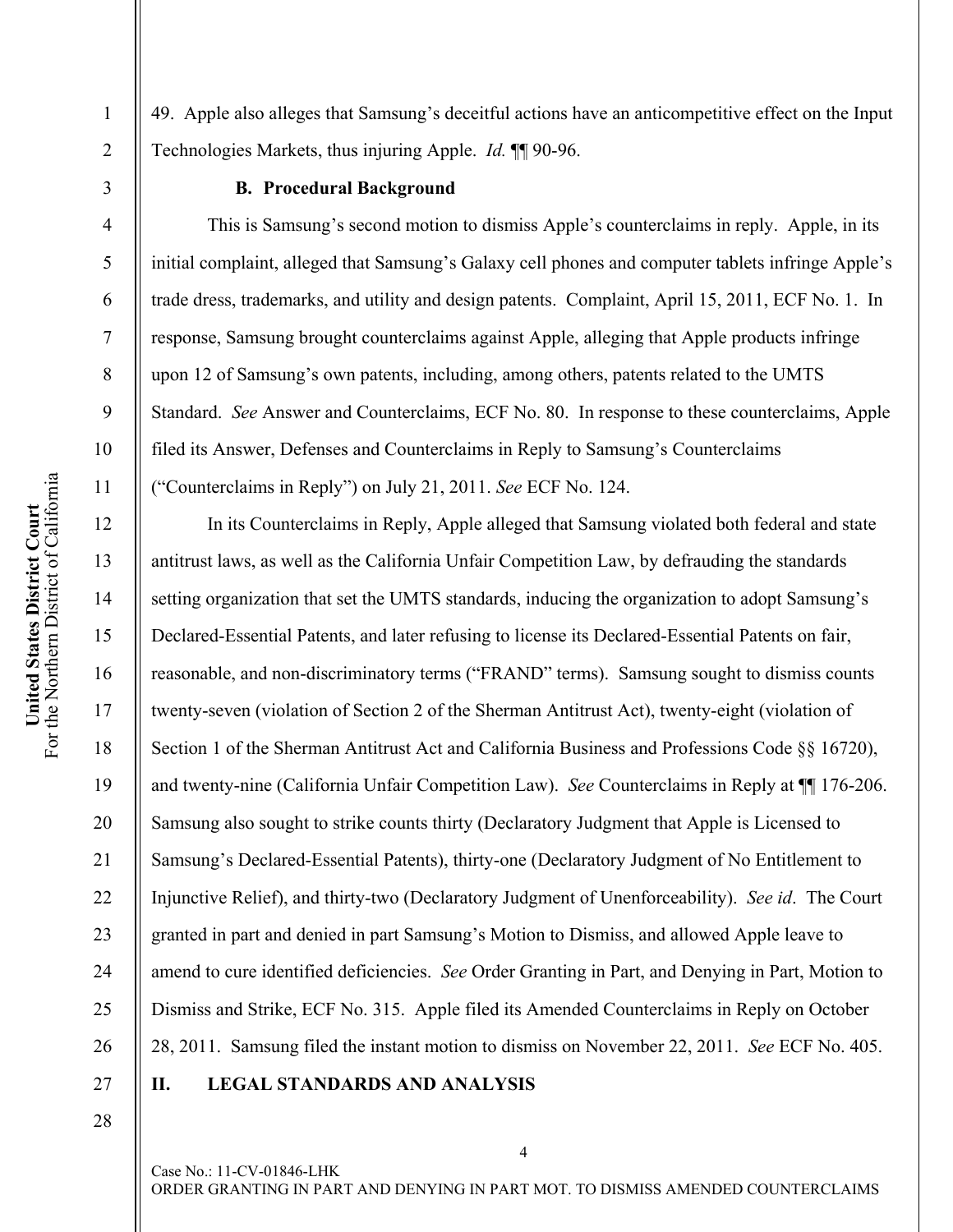4 5 6 7 8 9 10 For the Northern District of California United States District Court<br>For the Northern District of California 11 **United States District Court**  12 13 14 15 16 17

1

2

3

 A motion to dismiss for failure to state a claim under Rule 12(b)(6) tests the legal sufficiency of a complaint. To withstand a motion to dismiss, a plaintiff must plead "enough facts to state a claim to relief that is plausible on its face." *Bell Atlantic v. Twombly*, 550 U.S. 544, 570 (2007). "On a motion to dismiss in an antitrust case, a court must determine whether an antitrust claim is 'plausible' in light of basic economic principles." *Coalition for ICANN Transparency, Inc. v. VeriSign, Inc.*, 611 F.3d 495, 501 (9th Cir. 2010) (citing *Twombly*, 550 U.S. at 556). All allegations of material fact are taken as true and interpreted in a manner most favorable to the nonmoving party. *Simon v. Hartford Life and Accident Ins. Co.*, 546 F.3d 661, 664 (9th Cir. 2008). However, the court is not required to accept as true "allegations that are merely conclusory, unwarranted deductions of fact, or unreasonable inferences." *In re Gilead Scis*. *Sec*. *Litig*., 536 F.3d 1049, 1055 (9th Cir. 2008). Leave to amend should be granted unless it is clear that the complaint's deficiencies cannot be cured by amendment. *Lucas v. Dep't of Corr.*, 66 F.3d 245, 248 (9th Cir. 1995). If amendment would be futile, a dismissal may be ordered with prejudice. *Dumas v. Kipp*, 90 F.3d 386, 393 (9th Cir. 1996).

A complaint must "state with particularity the circumstances constituting fraud." Fed. R. Civ. P. 9(b). Allegations of fraud must be stated with "specificity including an account of the 'time, place, and specific content of the false representations as well as the identities of the parties to the misrepresentations.'" *Swartz v. KPMG LLP*, 476 F.3d 756, 764 (9th Cir. 2007) (quoting *Edwards v. Marin Park, Inc*., 356 F.3d 1058, 1066 (9th Cir. 2004)). To survive a motion to dismiss, "'allegations of fraud must be specific enough to give defendants notice of the particular misconduct which is alleged to constitute the fraud charged so that they can defend against the charge and not just deny that they have done anything wrong.'" *Id*. (quoting *Bly-Magee v. California*, 236 F.3d 1014, 1019 (9th Cir. 2001)).

# **A. Section 2 of the Sherman Act**

Apple's twenty-seventh counterclaim in reply alleges that Samsung's failure to disclose its IPR in the patents essential to the UMTS standard, and its affirmative misrepresentations regarding Samsung's intent to license its UMTS patents on FRAND terms, in conjunction with Samsung's

28

18

19

20

21

22

23

24

25

26

27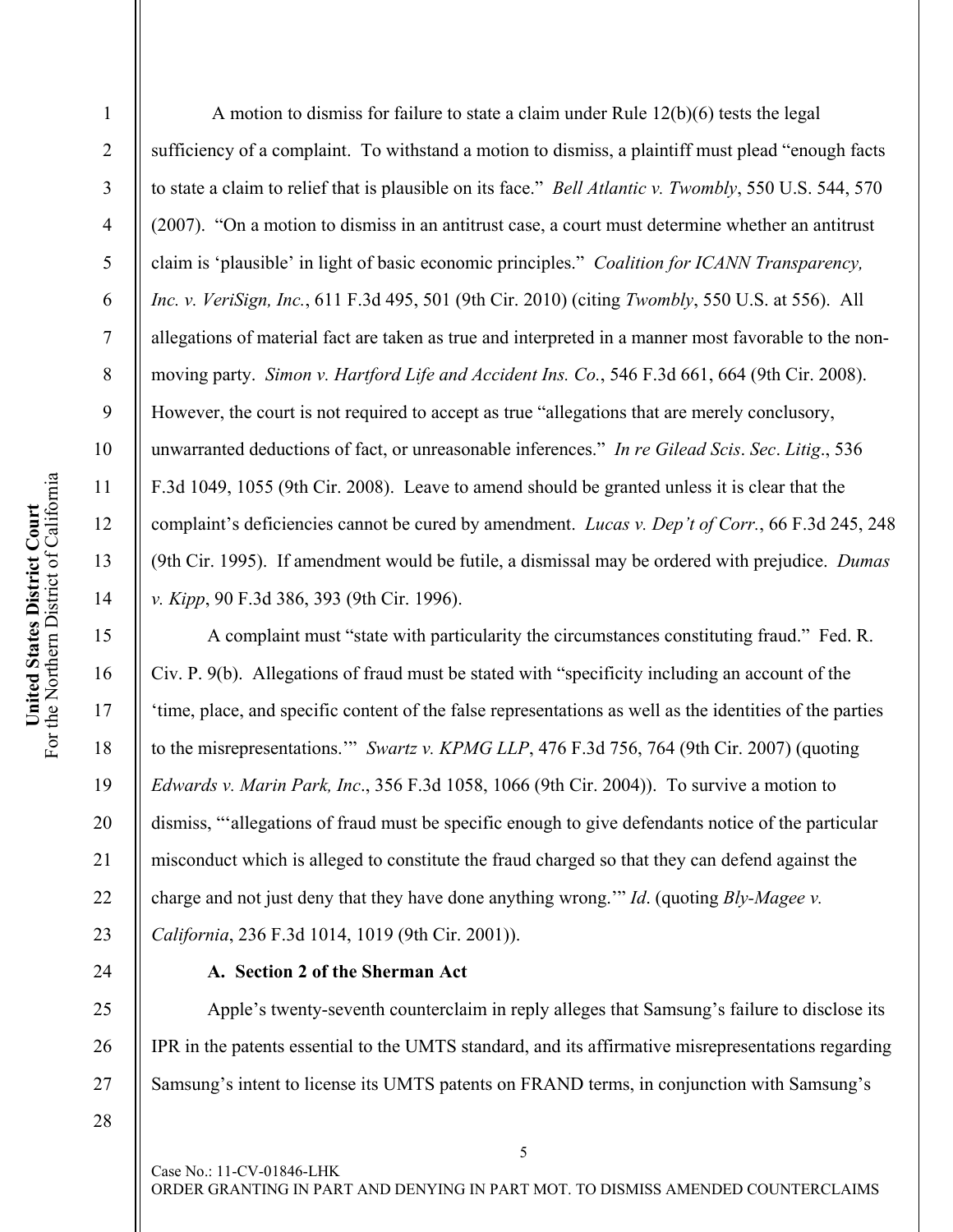2

3

4

5

6

7

8

9

10

11

12

13

14

15

16

17

18

19

20

21

22

23

24

25

26

27

28

subsequent failure to license on FRAND terms, violates Section 2 of the Sherman Act. ACR II 198-201.

In order to state a claim under Section 2 of the Sherman Act, Apple must establish that: (1) Samsung possessed monopoly power in the relevant market, and (2) that Samsung achieved or is maintaining monopoly power through anticompetitive conduct. *Verizon Commc'ns, Inc. v. Law Offices of Curtis V. Trinko, LLP*, 540 U.S. 398, 407 (2004). Samsung argues that Apple's Amended Counterclaims in Reply should be dismissed because: (1) Apple has failed to sufficiently allege a relevant market, (2) Apple has failed to sufficiently allege that Samsung possessed monopoly power in the relevant market, and (3) Apple has failed to sufficiently allege antitrust conduct. Mot. to Dismiss 9-14.

## 1. Monopoly Power in the Relevant Market

## a. Relevant Antitrust Market

Samsung first argues that Apple's antitrust counterclaim should be dismissed because Apple fails to plead a relevant antitrust market. Samsung argues that under prevailing Ninth Circuit precedent, the relevant market must be a product market. Mot. to Dismiss at 9. Because Apple has alleged a technology market, Samsung claims that Apple's antitrust counterclaim must be dismissed.

"In order to state a valid claim under the Sherman Act, a plaintiff must allege that the defendant has market power within a 'relevant market.'" *Newcal Industries, Inc. v. Ikon Office Solution*, 513 F.3d 1038, 1044 (9th Cir. 2008). Because the validity of the "relevant market" is typically a factual element rather than a legal element, alleged markets may survive scrutiny under Rule 12(b)(6). *Id.* at 1045 (citing *High Tech. Careers v. San Jose Mercury News*, 996 F.2d 987, 990 (9th Cir. 1993)). Thus, an antitrust complaint survives a Rule 12(b)(6) motion that attacks the definition of the relevant market unless it is apparent from the face of the complaint that the alleged market suffers a fatal legal defect. *Id.*

The Ninth Circuit has acknowledged several principles for determining whether the "relevant market" is sufficiently pled. First, consumers do not define the boundaries of the market; the products or producers do. *Id.* (citing *Brown Shoe v. United States*, 370 U.S. 294, 325 (1962)).

Case No.: 11-CV-01846-LHK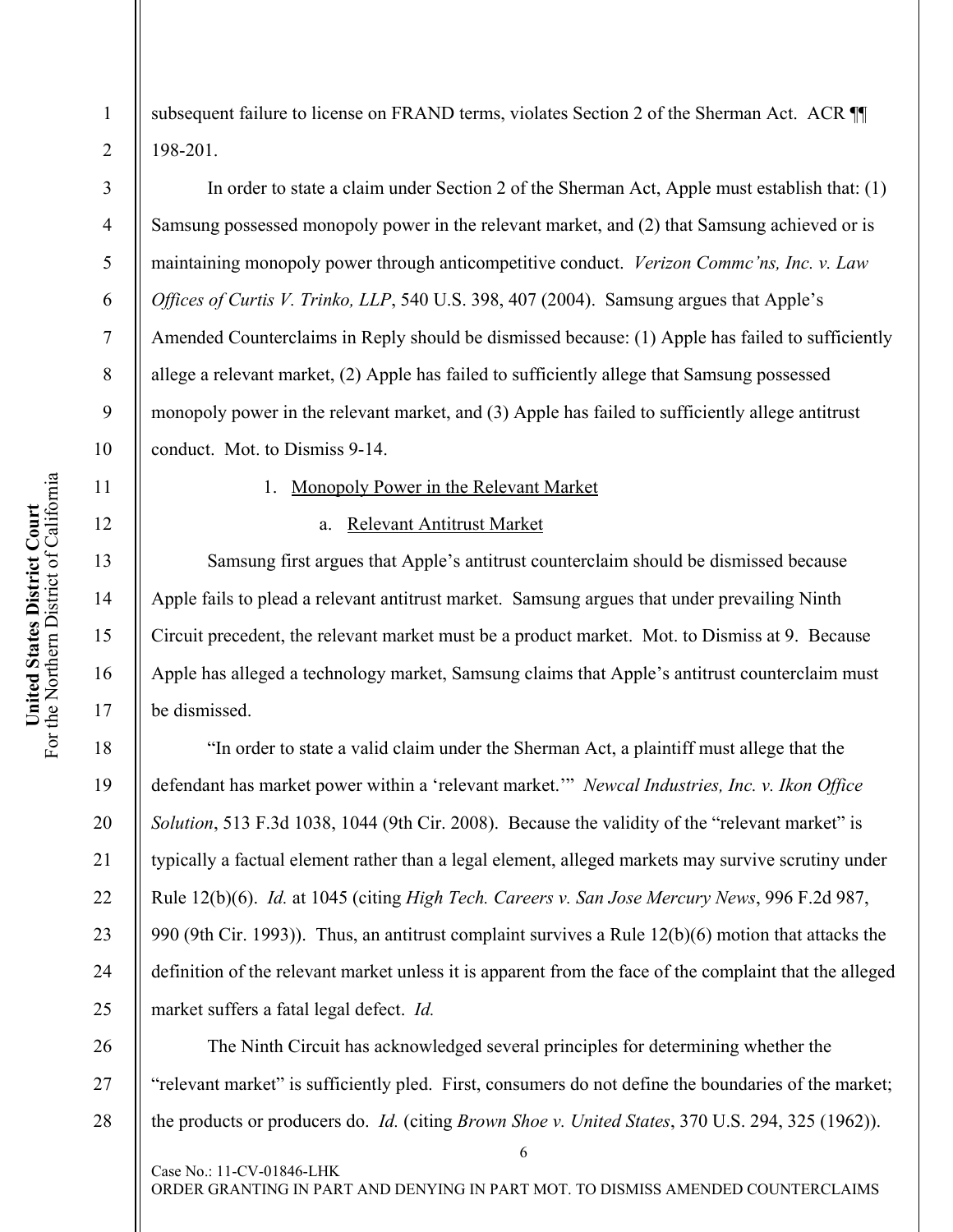2

3

4

5

6

7

8

9

10

11

12

13

14

15

16

17

18

19

20

21

22

23

24

25

26

Second, the market must encompass the product at issue as well as all economic substitutes for the product. *Id.* As such, the relevant market must include "the group or groups of sellers or producers who have actual or potential ability to deprive each other of significant levels of business." *Thurman Industries, Inc. v. Pay 'N Pak Stores, Inc.*, 875 F.2d 1369, 1374 (9th Cir. 1989).

 Apple has sufficiently pled the "relevant market" for its antitrust claim. *See, generally*, ACR ¶¶ 58, 90-102. Apple has pled that "[t]he relevant markets in which to assess the anticompetitive effects of Samsung's conduct . . . are the various markets for technologies that – before the standard was implemented – were competing to perform each of the various functions covered by each of Samsung's purported essential patents for UMTS (collectively, the relevant 'Input Technologies Markets')." *Id.* ¶ 99. Apple further identifies each of Samsung's Declared-Essential Patents in the UMTS standard that form the relevant technology markets for its Section 2 claim. *See id.* ¶¶ 98-99. These allegations define the bounds of the relevant markets. *See, e.g. Broadcom Corp. v. Qualcomm Inc.*, 501 F.3d 297, 315 (3d Cir. 2007) ("The Complaint defined the relevant market as the market for Qualcomm's proprietary WCDMA technology, a technology essential to the implementation of the UMTS standard."). Moreover, for each of Samsung's technologies adopted as part of the UMTS standard, Apple alleges that pre-standardization there existed alternative substitutes for the technologies covered by Samsung's patents, and that after ETSI adopted the proposed standard, viable alternative technologies were excluded. *Id.* ¶¶ 58, 99. Thus, Apple has sufficiently pled a relevant antitrust market. *See Broadcom*, 501 F.3d at 315-16.

Samsung argues that prevailing Ninth Circuit law requires that a "relevant market" be a market of physical products. Mot. to Dismiss at 10-11 (citing *Newcal*, 513 F.3d at 1044). However, Samsung's reading of *Newcal* is far too narrow. In *Newcal*, the Ninth Circuit differentiated between markets defined by a set of consumers and markets defined by products or producers, but defined the relevant market as a services market. *See* 513 F.3d at 1045; *see also Coalition for ICANN Transparency, Inc.*, 611 F.3d at 507.

27 28 Apple's position is consistent with other courts that have confirmed that technology markets may serve as "relevant markets" for Sherman Act claims in the context of essential patents

Case No.: 11-CV-01846-LHK

ORDER GRANTING IN PART AND DENYING IN PART MOT. TO DISMISS AMENDED COUNTERCLAIMS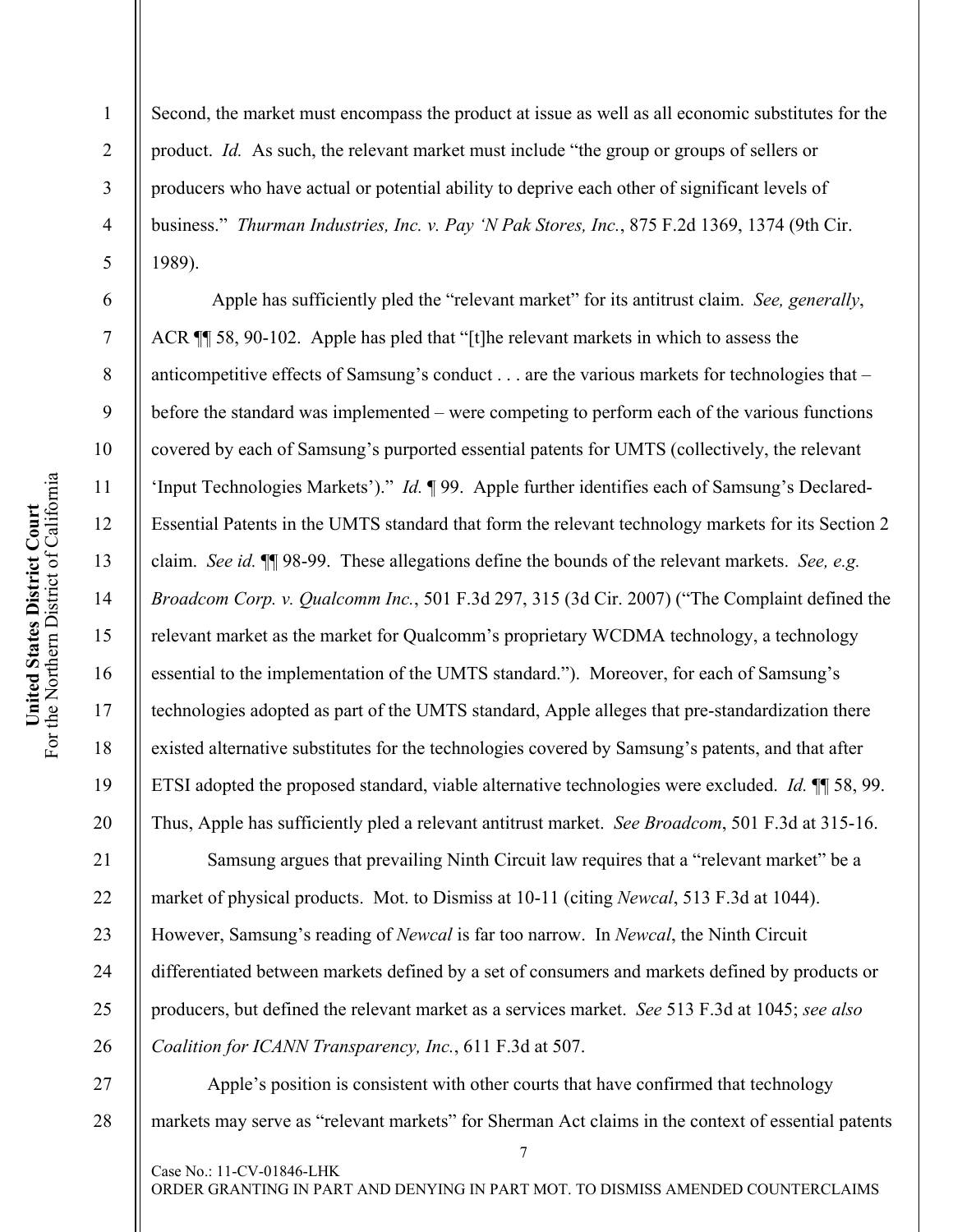adopted by standard setting organizations. For example, the Third Circuit concluded that a relevant market for an antitrust claim could be the market for proprietary technology, stating that "the incorporation of a patent into a standard . . . makes the scope of the relevant market congruent with that of the patent." *Broadcom*, 501 F.3d at 315.

Another court in the Northern District of California has agreed. "[T]echnology markets, [for the purposes of an antitrust claim,] consist of intellectual property that is licensed." *Hynix Semiconductor Inc. v. Rambus Inc.*, No. CV-0020905 RMW, 2008 WL 73689, at \*2 (N.D. Cal. Jan. 5, 2008) (internal citations and quotation marks omitted). Thus, "[d]efining a technology market, as opposed to a product market, makes sense where 'rights to intellectual property are marketed separately from the products in which they are used.'" *Id.* at \*2 (quoting U.S. Dept. of Justice & Fed. Trade Comm'n, Antitrust Guidelines for the Licensing of Intellectual Property § 3.2.2 (1995)). Apple's theory is supported by the relevant case law, and Apple's antitrust claim is not dismissed for failure to allege a relevant market.

## b. Monopoly Power

Case No.: 11-CV-01846-LHK

Samsung also argues that Apple failed to allege that Samsung possessed any power in the relevant market, and that Apple instead erroneously bases its allegation of Samsung's monopoly power on ETSI's incorporation of Samsung technology into the WCDMA standard. Mot. to Dismiss at 11.

8 "Monopoly power . . . is the power to control prices or exclude competition," and may be shown "by direct evidence or by circumstantial evidence." *Forsyth v. Humana, Inc.*, 114 F.3d 1467, 1475 (9th Cir. 1997) (internal quotation marks omitted). Apple alleges that Samsung has obtained "the power to raise prices and exclude competition" in the relevant Input Technologies Markets, and thus enjoys monopoly positions in the relevant markets. ACR ¶ [101-02. Moreover, Apple further alleges that it has been locked-in to the technology standard adopted by ETSI, which has conferred upon Samsung market power. *Id.* **[1]** 93-94. Finally, Apple alleges that it could not switch to alternative technology absent undue cost. *Id.* ¶¶ 28; 70; 87; 16; 18. These allegations, taken together, sufficiently allege that Samsung has market power in the relevant Technology Markets. *See Broadcom*, 510 F.3d at 315 (concluding "quickly and easily" that plaintiff stated a

1

2

3

4

5

6

7

8

9

10

11

12

13

14

15

16

17

18

19

20

21

22

23

24

25

26

27

28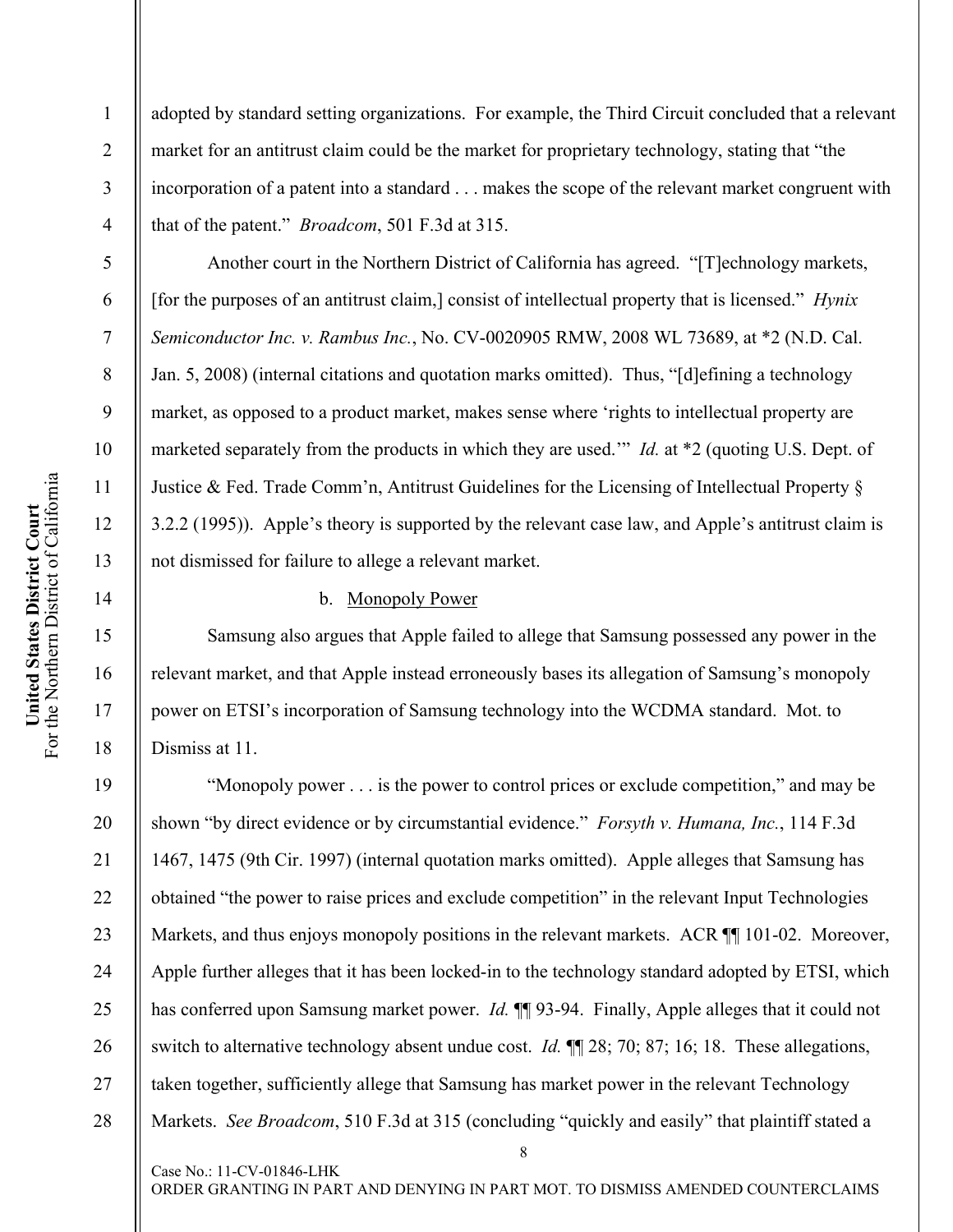Section 2 claim where plaintiff alleged that defendant "had the power to extract supracompetitive prices" with respect to standards essential patents).

Samsung argues that the "mere incorporation of patented technology into a standard does not justify an inference that the patentee has market power." Mot. to Dismiss at 11. Samsung relies upon *Townshend v. Rockwell Int'l Corp.*, No. 99-CV-0400-SBA, 2000 WL 433505, at \*12 (N.D. Cal. Mar. 28, 2000), a case from the Northern District of California, in which the court observed that "'[t]he adoption of an industry standard incorporating such proprietary technology does not confer any power to exclude that exceeds the exclusionary power to which a patent holder is otherwise legally entitled.'" *Id.* The complaint in *Townshend*, however, is distinguishable from the allegations in the Amended Counterclaims here. In *Townshend*, the claimant failed to allege that the standardization of the patented technology prevented the development of other proprietary technologies, in other words, alternative technologies were excluded through the standardization process. *Id.* at \*12-13. In comparison, Apple has identified the alternative technologies in each of the relevant markets that could have been adopted had Samsung not made the allegedly false FRAND commitments. ACR **[1]** 57-58.

Moreover, a number of courts have recognized a legal distinction between a normal patent – to which antitrust market power is generally not conferred on the patent owner, and a patent incorporated into a standard – to which antitrust market power may be conferred on the patent owner. In so doing, these courts have found similar allegations of market power conferred as a result of a patent incorporated into a standard to be sufficient to state a claim upon which relief can be granted. *See Broadcom*, 501 F.3d at 314 ("A standard, by definition, eliminates alternative technologies. When a patented technology is incorporated in a standard, adoption of the standard eliminates alternatives to the patented technology. . . . [The value of a patent] becomes significantly enhanced . . . after the patent is incorporated in a standard."); *see also Research in Motion, Ltd. v. Motorola, Inc.*, 644 F. Supp. 2d 788, 793 (N.D. Tex. 2008) (explaining that standards essential patents are different from normal patents in that standards essential patents confer monopoly power on the patent owner because "[a] standard . . . by definition, eliminates alternative technologies," and enhances the value of the patent).

1

2

3

4

5

6

7

8

9

10

11

12

13

14

15

16

17

18

19

20

21

22

23

24

25

26

27

28

ORDER GRANTING IN PART AND DENYING IN PART MOT. TO DISMISS AMENDED COUNTERCLAIMS

Case No.: 11-CV-01846-LHK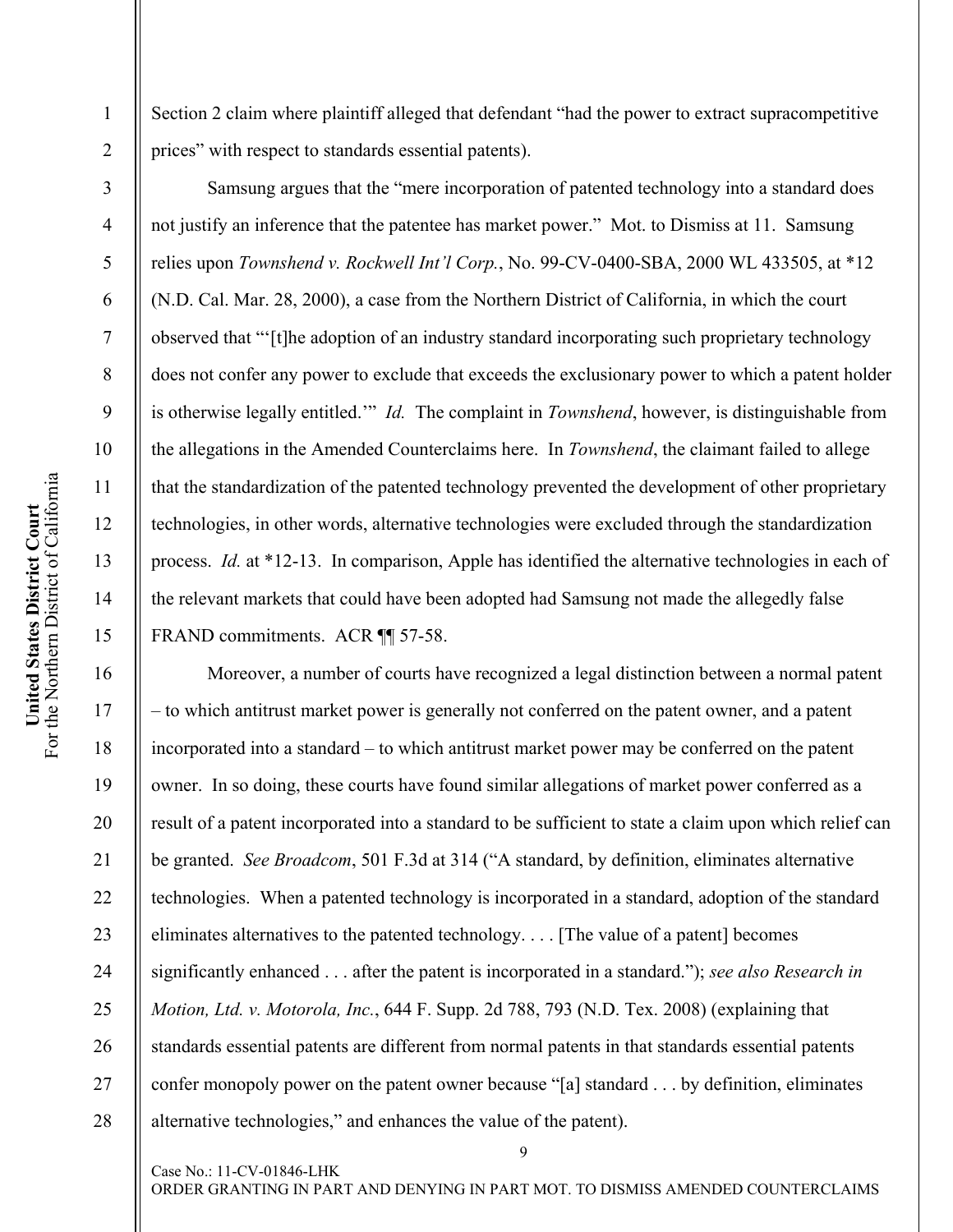2

3

4

5

6

7

8

9

18

19

20

21

22

23

24

25

At oral argument, Samsung also argued that Apple has not sufficiently alleged that Samsung has monopoly power in a relevant market because Samsung does not sell chipsets to third parties, the product that incorporates Samsung's Declared-Essential Patents. Samsung's argument, however, relies on a misreading of *Broadcom*. The defendant in *Broadcom* had a monopoly position – 90% market share – in the CDMA chipset market. *See* 501 F.3d at 304. However, in *Broadcom*, plaintiff's allegations regarding the CDMA chipset market were independent of its allegations of monopolization arising out of defendant's conduct in the standard setting organization, which arose in a distinct market. *Compare id.* at 315-17 *and* 317-19. The Third Circuit did not require, or even analyze, monopoly power in the market of the product that incorporates the standard. Thus, Apple is not required to allege more to plead monopoly power in a relevant market than it has already done in its Amended Counterclaims.

#### 2. Anticompetitive Conduct

Case No.: 11-CV-01846-LHK

As with Samsung's first Motion to Dismiss and Strike Apple's Original Counterclaims, Samsung again challenges the adequacy of Apple's pleadings with respect to Samsung's anticompetitive conduct. Samsung argues that Apple's Sherman Act counterclaim should be dismissed because Apple's allegations are not "sufficient to create a plausible inference that ETSI would have adopted an alternative technology in response to Samsung's alleged required disclosure." Mot. to Dismiss at 14.

*False FRAND Theory*. An SSO can be used to obtain monopoly power and create anticompetitive effects on the relevant markets when "(1) in a consensus-oriented private standardsetting environment, (2) a patent holder's intentionally false promise to license essential proprietary technology on FRAND terms, (3) coupled with [a standard setting organization's] reliance on that promise when including the technology in a standard, and (4) the patent holder's subsequent breach of that promise, is actionable anticompetitive conduct." *Broadcom*, 501 F.3d at 314.

26 27 28 The October 18, 2011 Order made clear that Apple's theory of monopoly conduct arising from Samsung's false FRAND declarations was legally sufficient, but that the allegations in the original counterclaims in reply did not meet Rule 9(b)'s heightened pleading standard for fraud.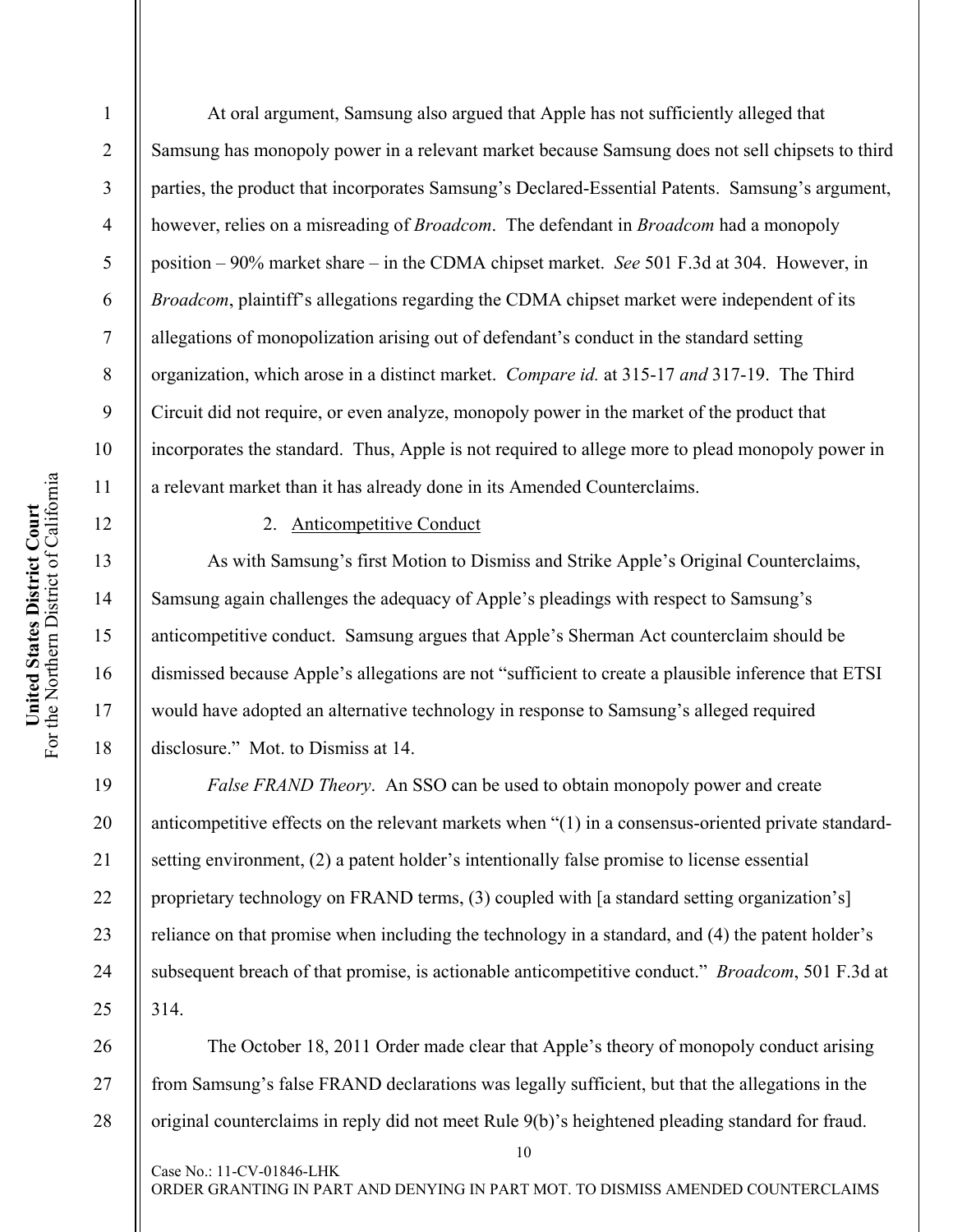2

3

4

5

6

7

8

9

10

11

12

13

14

15

16

17

18

19

20

21

22

23

24

25

26

27

*See* October 18, 2011 Order at 7. The Court based this finding on case law "recognized inglifthat" fraudulent FRAND declarations that are used to induce SSOs to adopt standards essential patents can be monopoly conduct for the purposes of establishing a Section 2 claim." *Id.* at 6; *see also Broadcom*, 501 F.3d 297; *Research in Motion Ltd.*, 644 F. Supp. 2d at 796-97. In its original counterclaims, Apple identified only two paragraphs that supported its claim that false FRAND declarations were made. *See* Counterclaims in Reply ¶¶ 56-57. Apple's Amended Counterclaims, however, allege specific facts about when the false FRAND declarations were made, by whom, and for which patents. *See id.* at 59, 63. Apple's allegations of Samsung's false FRAND declarations are thus sufficient to put Samsung on notice of the particular misconduct that creates the basis of the alleged fraud and are therefore sufficient to meet the heightened pleading standards of Rule 9(b). *Semegen v. Weidner*, 780 F.2d 727, 731 (9th Cir. 1985).

*Failure to Disclose IPR Theory*. Apple has similarly added factual detail, and further fleshed out its theory, that Samsung engaged in anticompetitive conduct in violation of Section 2 of the Sherman Act by failing to disclose its IPR. *See* Counterclaims in Reply. The October 18, 2011 Order found that Apple "met its burden of pleading anticompetitive conduct for Samsung's failure to disclose IPR in the standards essential patents," but that it did not "allege sufficient facts to support a plausible inference that had Samsung disclosed its intellectual property rights to the SSO, a viable alternative technology performing the same functionality would have been incorporated into the UMTS standard, or the relevant functionality would not have been incorporated into the standard at all." October 18, 2011 Order at 8-9.

In its Amended Counterclaims in Reply, Apple presents alternatives that the working group could have adopted to perform the same functionality as that performed by each Declared-Essential Patent asserted. ACR at  $\P$  58. Additionally, Apple alleges that, since the working group knew of alternatives to Samsung's technologies, had it known that Samsung did not intend to license on FRAND terms the adopted patents, ETSI would not have adopted the standard because of the negative lock-in effect. *Id.* at  $\P$  198-99. Through the presentation of viable alternatives to each Declared-Essential Patent, Apple's allegations that ETSI would have adopted a different

28

Case No.: 11-CV-01846-LHK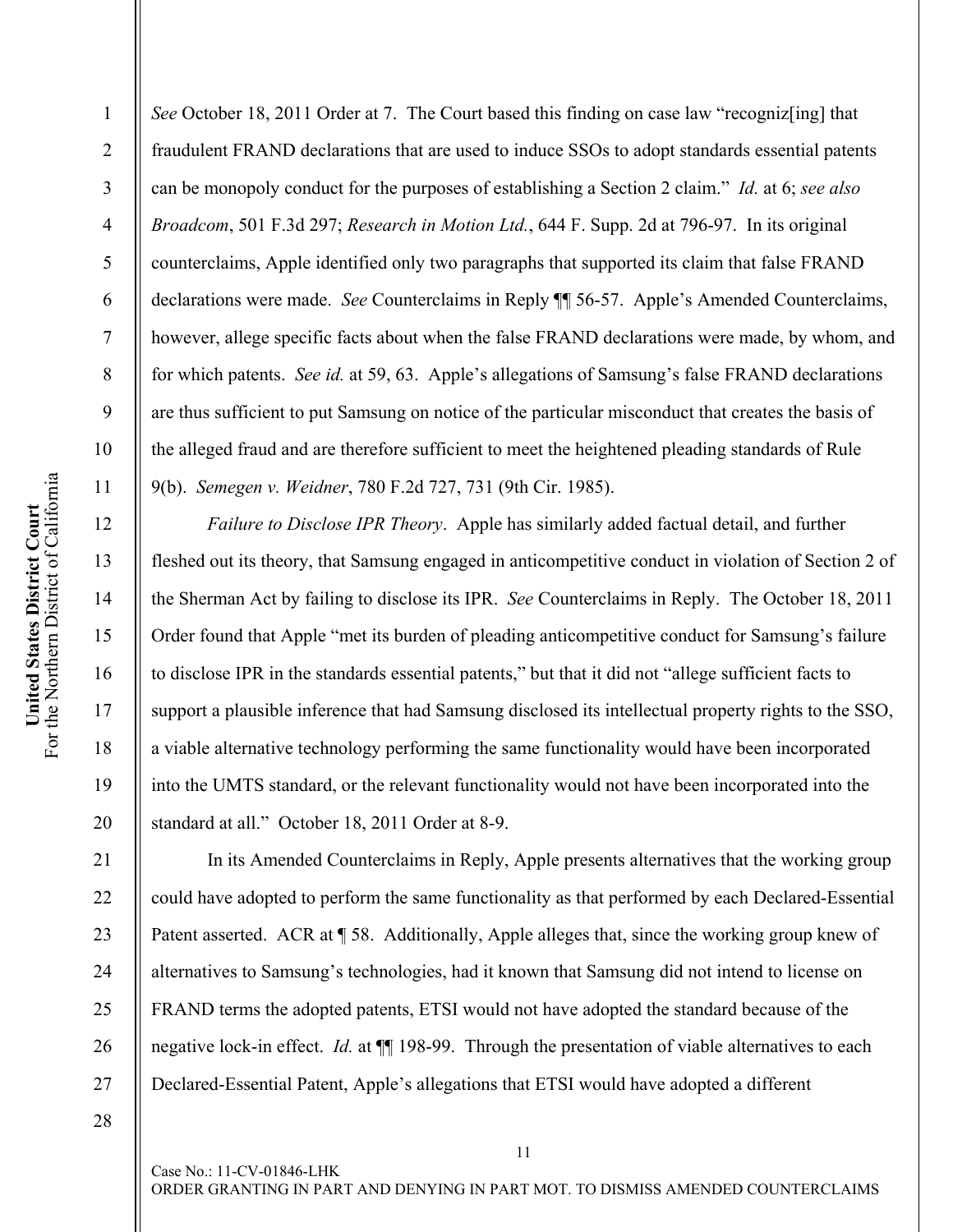2

3

4

5

6

7

8

9

10

11

12

13

14

15

16

17

18

19

technology had Samsung's rights been known at the time of the standard setting are more than mere conclusory statements and withstand Samsung's motion to dismiss.

Apple has cured the deficiencies identified in the October 18, 2011 Order with respect to its theories of anticompetitive conduct, and has otherwise stated a claim for a violation of Section 2 of the Sherman Act. Therefore, the Court DENIES Samsung's motion to dismiss Apple's twentyeighth counterclaim in reply.

#### **B. Unfair Competition Law**

Case No.: 11-CV-01846-LHK

Samsung moves to dismiss Apple's twenty-ninth counterclaim for violation of California's Unfair Competition Law ("UCL"). Mot. to Dismiss at 22-23. Because Apple has adequately alleged a violation of Section 2 of the Sherman Act, Apple has also stated a claim that Samsung's conduct violates the California UCL. *See Cel-Tech Commc'ns, Inc. v. L.A. Cellular Tel. Co.*, 20 Cal. 4th 163, 187 (1999).

Samsung also argues that to the extent Apple's UCL claim is based on Samsung's initiation of counterclaims for patent infringement, Apple's UCL claim is barred by California Civil Code 47(b). Mot. to Dismiss at 23. Section 47 states that "[a] privileged publication or broadcast is one made . . . [i]n any . . . (2) judicial proceeding." Cal. Civ. Code  $\S$  47(b). The absolute immunity created by Section 47 is not a mere defense but is a substantive rule of immunity which extinguishes the cause of action as a matter of law. *See Berman v. RCA Auto Corp.*, 177 Cal. App. 3d 321, 323–25 (1986).

12 20 21 22 23 24 25 26 27 28 In the context of judicial proceedings, the Section 47(b) privilege applies to "any communication (1) made in judicial or quasi-judicial proceedings; (2) by litigants or other participants authorized by law; (3) to achieve the objects of the litigation; and (4) that have some connection or logical relation to the action." *Silberg v. Anderson*, 50 Cal. 3d 205, 212 (1990). The absolute immunity created by Section 47 applies to all tort causes of action, "where the gravamen of the injury is predicated on the privileged publication of an injurious falsehood." *Gootee v. Lightner*, 224 Cal. App. 3d 587, 594 (1990). Thus, the California Supreme Court has recognized a difference between communications, which are actionable, and conduct, which is not. *See Kimmel v. Goland*, 51 Cal. 3d 202, 205 (1990) (Section 47(b) privilege "precludes recovery for tortiously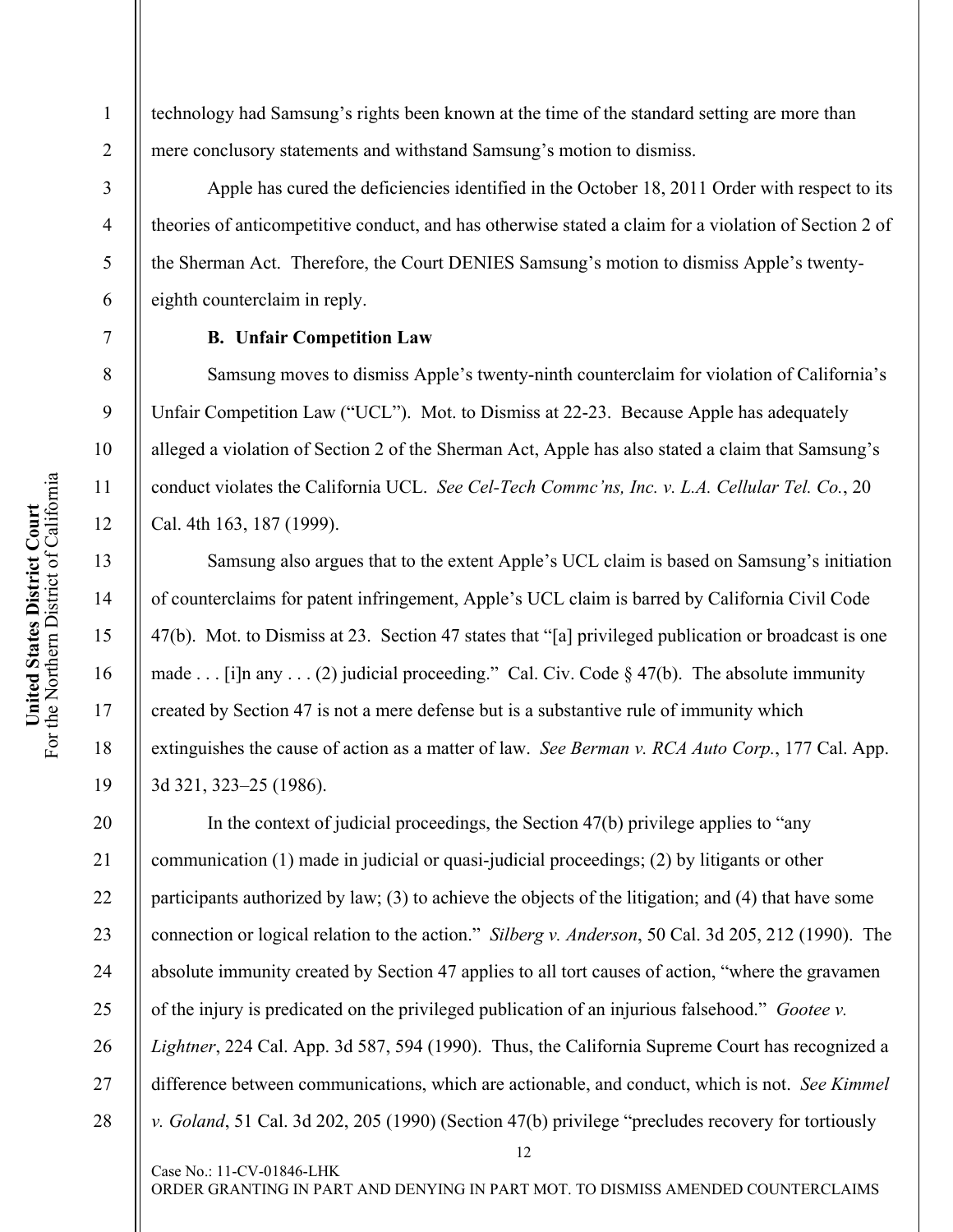2

3

4

5

6

7

8

9

10

11

12

13

14

15

16

17

18

19

20

21

22

23

24

26

27

28

inflicted injury resulting from publications or broadcasts made during the course of judicial and quasi-judicial proceedings, but does not bar recovery for injuries from tortious conduct regardless of the purpose for which such conduct is undertaken."); *see also Microsoft Corp. v. A-Tech Corp.*, 855 F. Supp. 308, 314 (C.D. Cal. 1994) (citing *Pacific Gas & Elec. v. Bear Stearns & Co.*, 50 Cal.3d 1118, 1126 n.12 (1990)).

For example, in *Microsoft Corp. v. A-Tech Corp.*, the district court found that Section 47(b) immunity did not bar claims for abuse of process and UCL where the counterclaims arose from an *ex parte* application for a temporary restraining order freezing Defendants' assets. 855 F. Supp. at 314. Instead, the Court found that "[t]he publication in [that] case, which [was] the ex parte application requesting the asset freeze, [was] only being used to prove the abuse of process claim, and is not the claim itself." *Id.* Thus, the district court determined that "the threat or extortion [of the asset freeze], which in this case is the alleged deprivation of assets to prevent Defendants from defending against Plaintiff's claim . . . is the heart of" the claim. Thus, the district court determined that the basis of the claim was conduct, and not communication, and thus was not subject to Section 47(b) immunity.

Here, Apple references Samsung filing counterclaims in response to Apple's lawsuit. The basis of Apple's claim is not the publication or communication of the pleadings in Samsung's counterclaims. Rather Apple's claim is based on Samsung's allegedly extortionist conduct in attempting to file a patent infringement suit, despite the fact that Apple either owns a license or has a right to license on FRAND terms, Samsung's Declared-Essential Patents. *See* ACR ¶ 2-7. Thus, Apple's UCL claim is not entitled to Section 47(b) immunity.

Accordingly, the Court DENIES Samsung's motion to dismiss Apple's twenty-ninth counterclaim for violation of the UCL.

## **C. Breach of Contract and Declaratory Judgment**

Case No.: 11-CV-01846-LHK

25 Samsung moves to dismiss Apple's twenty-fifth and twenty-seventh counterclaims. Mot. to Dismiss at 14-20. Apple's twenty-fifth counterclaim for breach of contract alleges that Samsung entered into a contract with ETSI and its members; that Apple is an intended third party beneficiary of the contract; and that Samsung breached the contract by "claiming infringement and seeking to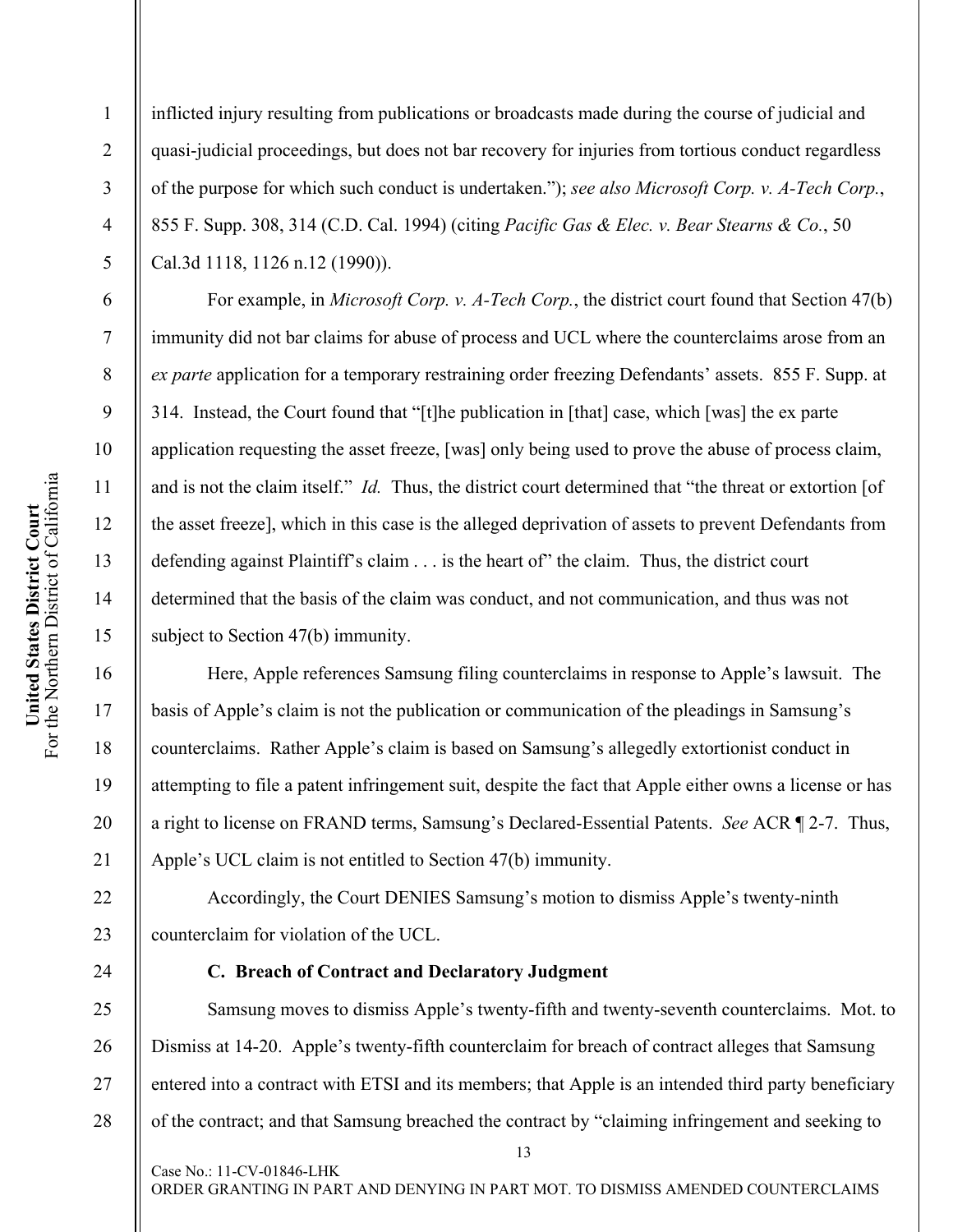enjoin Apple from practicing the UMTS standard." ACR ¶¶ 180-182. Apple claims that Samsung's actions are a breach of the agreement because either: (1) "Apple is licensed to any valid patents" covered by the ETSI policy statements, or in the alternative, (2) Apple "has the right to a FRAND license to the Declared-Essential Patents by virtue of Samsung's FRAND commitments." ACR ¶ 182. As an independent breach of its contractual agreement with ETSI, Apple alleges that Samsung failed to timely disclose its allegedly essential patents in accordance with the requirements of the ETSI IPR Policy. ACR ¶ 183. Similarly, in Apple's twenty-seventh Counterclaim, Apple seeks a declaratory judgment that Apple either: "[1] is licensed to Samsung's Declared-Essential Patents by virtue of Samsung's FRAND commitments or, in the alternative, [2] Apple has the irrevocable right to be licensed on FRAND terms under those patents." *Id.* at ¶ 195. Because the declaratory judgment and breach of contract claims are overlapping – specifically with respect to whether Apple (1) already has a FRAND license to Samsung's Declared-Essential Patents; or (2) has the right to a FRAND license to the Declared-Essential Patents by virtue of Samsung's FRAND commitments – the Court will analyze these two claims together.

The first issue is the appropriate law to apply to these claims.<sup>1</sup> Apple argues that French law applies by virtue of a choice of law provision in the ETSI policy provision. Opp'n at 16-17. In contrast, Samsung urges the Court to apply California law to the contract-related counterclaims. Mot. to Dismiss at 15-18. To decide whether French or California law controls, the court applies the choice-of-law rules of California, the state in which it sits. *See Klaxon Co. v. Stentor Elec. Mfg. Co.*, 313 U.S. 487, 496 (1941). In determining whether a choice of law provision is enforceable under California law, a court first must determine: "(1) whether the chosen state has a substantial relationship to the parties or their transaction, or (2) whether there is any other reasonable basis for the parties' choice of law." *Nedlloyd Lines B.V. v. Super. Ct.*, 3 Cal. 4th 459, 466 (1992). "If . . . either test is met, the court must next determine whether the chosen state's law is contrary to a fundamental policy of California. If there is no such conflict, the court shall enforce the parties' choice of law." *Id.*

 $\overline{\phantom{a}}$ 1 Apple argued at the hearing that there was no dispute that French law applies to Apple's contract claims. However, it appears from the briefing that Samsung argued for application of California law. In light of this ambiguity, the Court will first address the choice of law issue.

14

1

2

3

4

5

6

7

8

9

10

11

12

13

14

15

16

17

18

19

20

21

22

23

24

25

26

27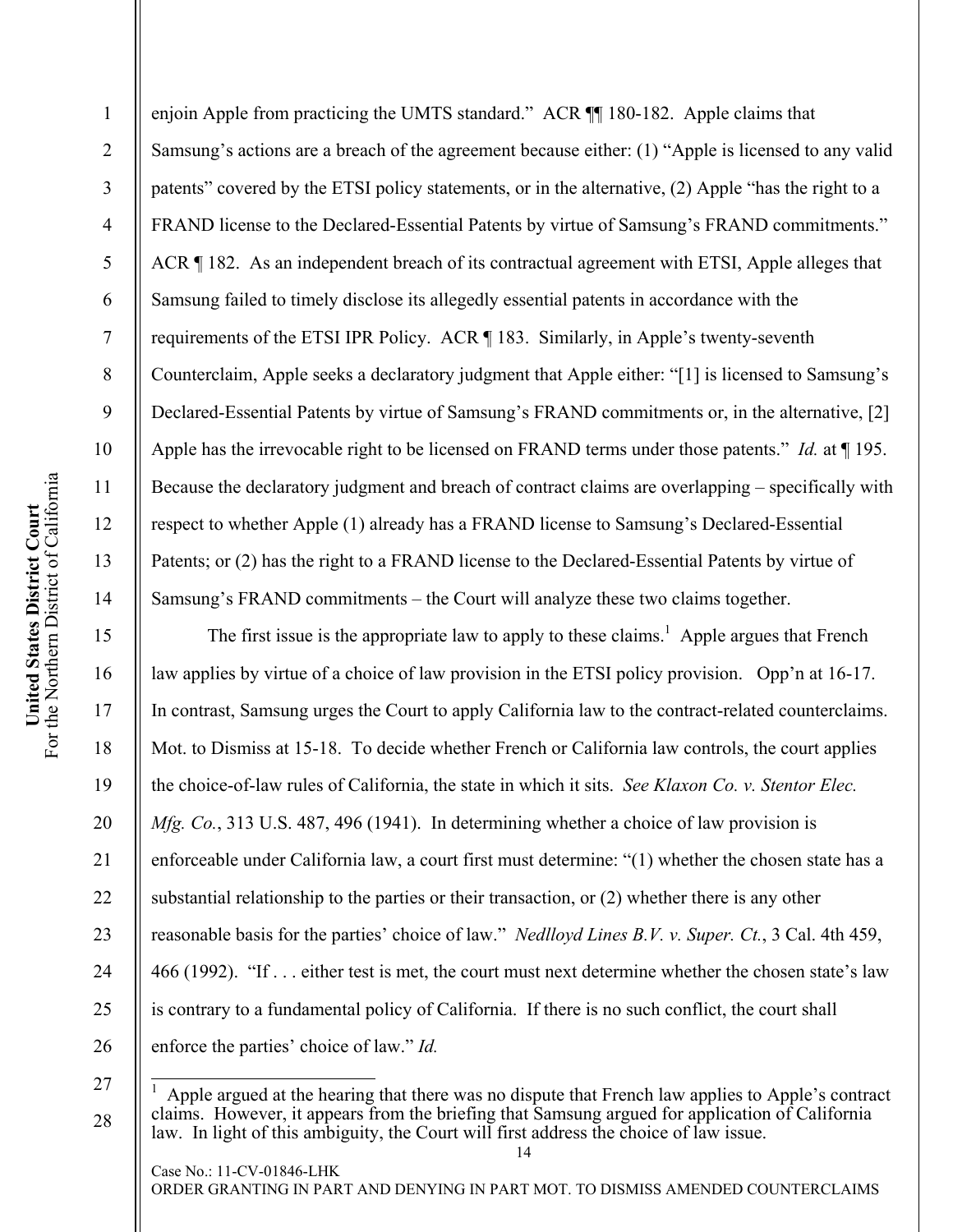2 3 4 5 6 7 8 9 10 11 12 13 ETSI IPR Policy, which forms the basis of Apple's breach of contract counterclaims, includes a provision that specifies that it "shall be governed by the laws of France." ACR ¶ 54 (citing ETSI IPR Policy Clause 12). France has a substantial relationship to the transaction because ETSI is a non-profit organization headquartered in France. *Id.* ¶ 39. Moreover, French law is reasonable because the ETSI IPR Policy and Samsung's patent disclosures to ETSI are central to Apple's contract claims. Finally, it does not appear that French contract law is contrary to any fundamental California policy. The applicable law is general commercial contract law as applied to sophisticated entities engaging in arms-length negotiations. The issues raised do not implicate a fundamental policy of the state. Accordingly, French law is applicable to Apple's contract counterclaims. Samsung argues that Apple has not provided sufficient notice of its intent to rely on French

law and therefore French law should not apply to Apple's counterclaims. Mot. to Dismiss at 14. In support of its argument, Samsung relies on Federal Rule of Civil Procedure 44.1, which requires that "[a] party who intends to raise an issue about a foreign country's law must give notice by a pleading or other writing." Fed. R. Civ. P. 44.1. To determine whether a party has given reasonable notice of its intent to invoke foreign law, a court considers: (1) the stage which the case has reached at the time of notice; (2) the reason proffered by the party for the failure to give earlier notice; and (3) the importance to the case as a whole of the issue of foreign law. *See APL Co. Pte. Ltd. v. UK Aerosols Ltd.*, 582 F.3d 947, 955-56 (9th Cir. 2009). In this case, Apple has given notice of the applicability of French law to its breach of contract claims because the ACR specifically indicates that the ETSI IPR Policy "shall be governed by the laws of France." ACR  $\P$ 54. Apple included the same allegation regarding the breach of contract claim, and thus gave notice of its intent to apply French law, in its initial counterclaims in reply filed in July 2011. Apple's Answer and Counterclaims in Reply ¶ 51, ECF No. 124. Indeed, it appears as though Samsung was given adequate notice of Apple's intent, given that Samsung utilized its own French law expert in its Motion to Dismiss the Amended Counterclaims. Therefore, the Court finds that

Applying this standard, the choice of law provision in ETSI's IPR policy is applicable. The

28

Case No.: 11-CV-01846-LHK

15

For the Northern District of California United States District Court<br>For the Northern District of California **United States District Court** 

14

15

16

17

18

19

20

21

22

23

24

25

26

27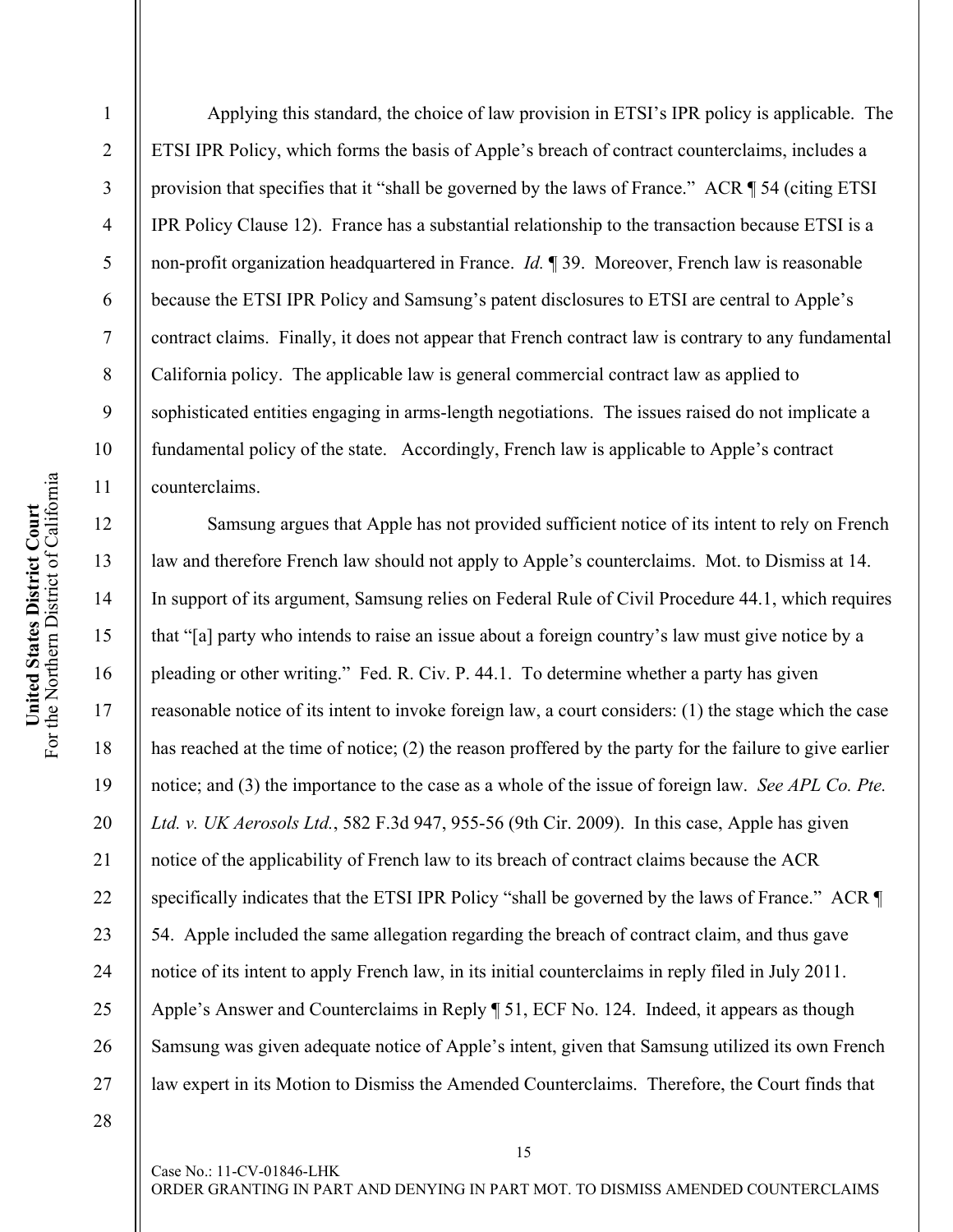For the Northern District of California United States District Court<br>For the Northern District of California **United States District Court** 

1

2

3

4

5

6

7

8

9

10

11

12

13

14

15

16

17

18

19

20

21

22

23

24

25

Apple has given adequate notice of its intent to raise an issue about a foreign country's laws pursuant to Federal Rule 44.1.

A court determining foreign law "may consider any relevant material or source, including testimony, whether or not submitted by a party or admissible under the Federal Rules of Evidence." Fed. R. Civ. P. 44.1. "Although, pursuant to Rule 44.1, courts may ascertain foreign law through numerous means, expert testimony accompanied by extracts from foreign legal materials has been and will likely continue to be the basic mode of proving foreign law." *Universal Sales Co., Ltd. v. Silver Castle, Ltd.*, 182 F.3d 1036, 1038 (9th Cir. 1999) (citation omitted). Both Apple and Samsung have provided declarations from competing experts on French law regarding the requirements for valid patent licenses. Unsurprisingly, Samsung's expert, Mr. Remy Libchaber, opines that Apple's contract claim is invalid under French law, while, Apple's expert, Professor Nicolas Molfessis, disagrees.

After reviewing the declarations of both experts, as well as the supporting exhibits, several general principles of French contract law are apparent. Under French law a contract "is an agreement by which one or several persons undertake, towards one or more other persons, to give, to do or not to do something." Libchaber Decl. ¶ 22. Under French law, a valid contract requires: (1) the consent of the parties; (2) capacity of the parties to enter into the contract; (3) a definite object that constitutes the subject matter of the contract; and (4) consideration. Molfessis Decl. ¶ 8. The consent of the parties is by far the most important. *Id.* ¶ 10; *see also* Libchaber Decl. ¶¶ 13-16. The Court now turns to each of Apple's theories.<sup>2</sup>

*Apple's Theory of Breach of Contract to License*. Apple's first breach of contract and declaratory judgment theory is that Samsung has breached its contractual agreement with ETSI and its members to license its Declared-Essential Patents on FRAND terms. Apple's theory is that Samsung entered into a contract with ETSI when it submitted its FRAND declarations, seeking to have ETSI adopt Samsung's standard essential patents. ACR  $\P$  63, 65. In so doing, Samsung

26

27

 $\overline{a}$ 

28

Case No.: 11-CV-01846-LHK

<sup>2</sup> It is clear from the briefing and from oral argument that the central dispute between the parties is with regard to Apple's theory that it currently holds a patent license for Samsung's Declared-Essential patents. Because Samsung challenges Apple's other breach of contract claims in its briefing, the Court addresses those arguments here.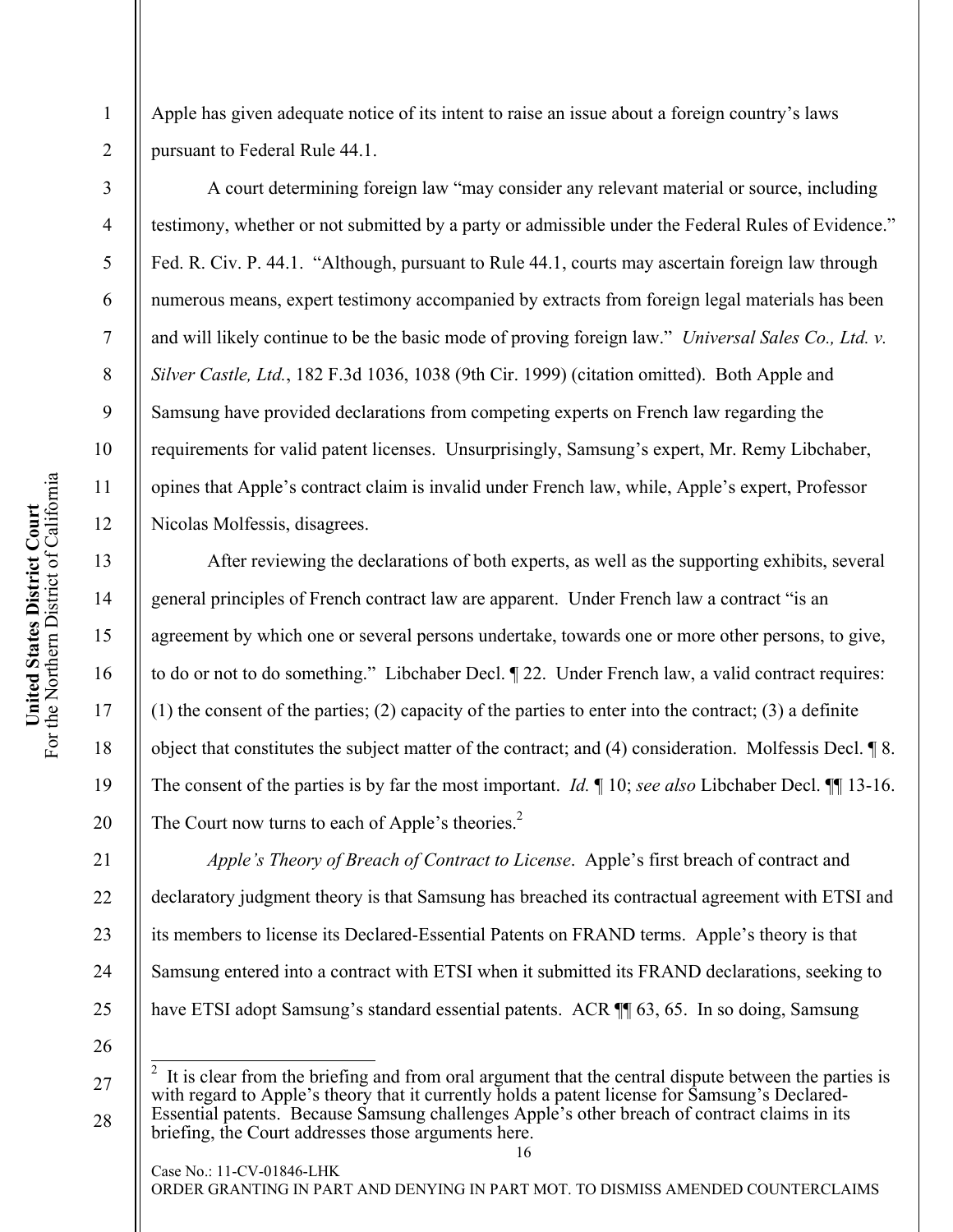2

3

4

5

6

7

8

9

10

11

12

13

14

15

16

17

18

19

20

21

22

23

24

25

26

27

28

agreed to be bound by ETSI IPR Policy Clause 6.1, which requires patent-owners to submit, in writing, that they are "prepared to grant irrevocable licenses on fair, reasonable and nondiscriminatory terms." *Id.* ¶ 63, 65, 52. Apple claims that the contract between ETSI and Samsung required Samsung to license its patents on FRAND terms and that Samsung breached this contractual commitment with ETSI, and its members, when Samsung filed suit against Apple instead of licensing the patents to Apple on FRAND terms as Samsung had agreed to do. *Id.* ¶ 182.

Under French law, a contract may be created between the association and its members, and among members of the association: "[a]n association is an agreement in which two or more people permanently combine their knowledge or activities for a purpose other than sharing profits. Its validity is governed by the general legal principles applying to contracts and obligations." Molfessis Decl. ¶ 49 (citing Article 1 of the July 1st 1901 French Act on Association Agreements). According to Professor Molfessis, Article 1121 of the French Civil code permits "a party to enter into a binding obligation for the benefit of third parties." *Id.* ¶ 66. Thus, a third party beneficiary may sue to enforce the execution of a contract. *Id.* ¶ 68. Apple's theory is that Samsung's FRAND declarations establish a contract between Samsung and ETSI (and therefore all its members). Under this contract ETSI agreed to adopt Samsung's patents in setting a standard, and in exchange, Samsung agreed to grant licenses on FRAND terms. The agreement between Samsung and ETSI can plausibly be interpreted as granting Apple "the right to a FRAND license to the Declared-Essential Patents by virtue of Samsung's FRAND commitments." ACR ¶ 182; *see also* Selwyn Decl., Ex. H at 1659 (Professor Boucobza, an expert in French law retained by Samsung in another proceeding, testified that "according to article 6.1, the holder of essential patent[s] needs to grant licenses, is obliged to grant licenses to the ETSI members which request it.").

Samsung argues that Apple's breach of contract theory is faulty because Samsung's ETSI declarations cannot be construed as binding "agreements to agree" to a license. Samsung argues that "agreements to agree" conflict with the freedom to contract principle in French law. Reply at 8; Libchaber Decl. ¶¶ 9-21; 108; 111. As Professor Libchaber explained "no contract can be formed without one and another party to have wanted it, moreover against the will of one of the party [sic]. Everyone has the right to refuse to sell the goods he owns or to employ someone he

17

ORDER GRANTING IN PART AND DENYING IN PART MOT. TO DISMISS AMENDED COUNTERCLAIMS

Case No.: 11-CV-01846-LHK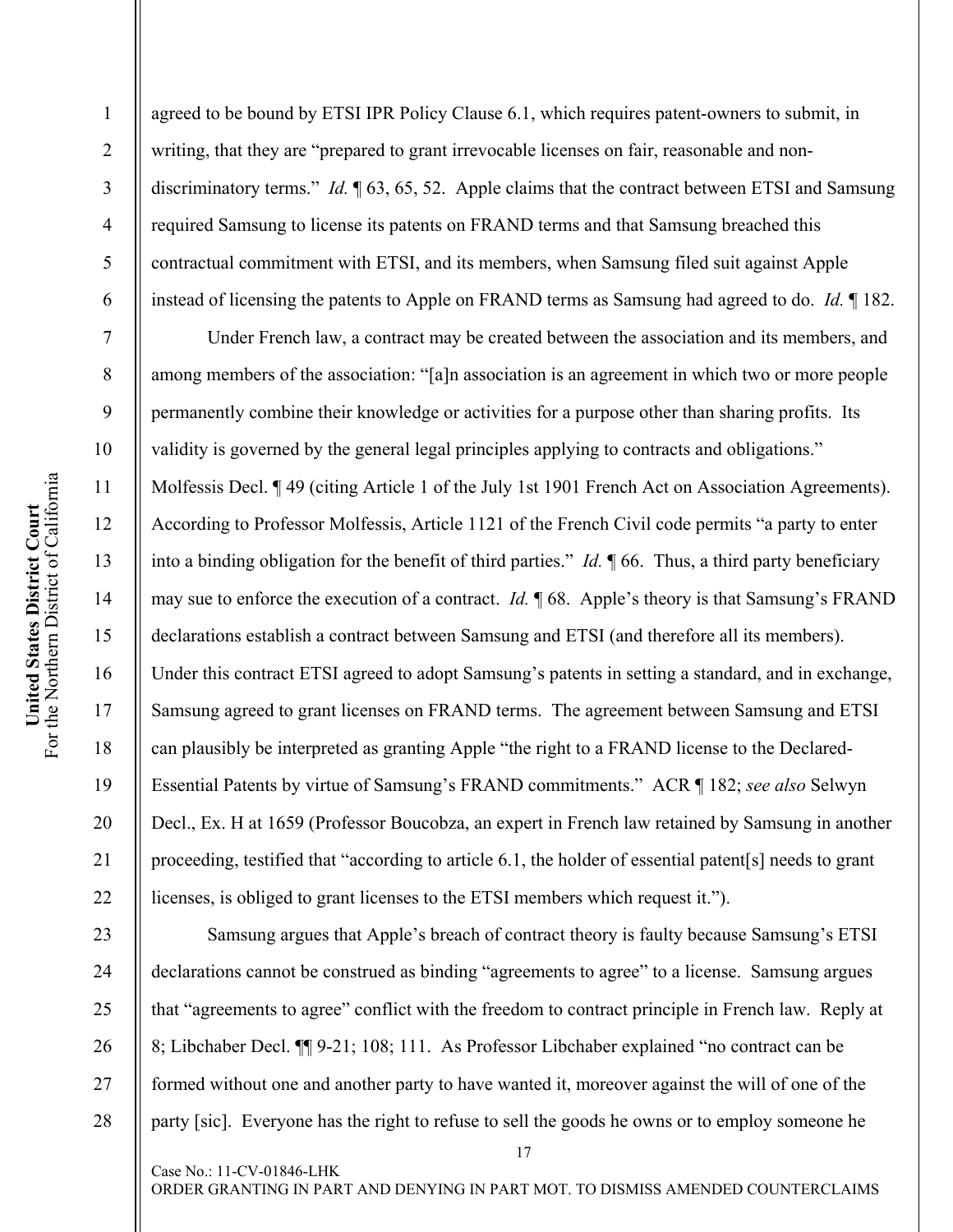does not want. The refusal to contract is a manifestation of freedom." Libchaber Decl. ¶ 111 (internal citations and quotations omitted). Even adopting Professor Libchaber's declaration of the governing French law, it is not clear that Apple is not entitled to FRAND licenses pursuant to ETSI IPR Policy 6.1 and Samsung's FRAND declarations. Samsung arguably consented to enter into FRAND licenses by submitting its FRAND declaration in order to have its patents adopted by the standard setting organization. Samsung certainly had the right to refuse to license its patents, but arguably relinquished that right when it submitted its FRAND declaration. At least at this stage, the Court is not willing to say that Apple's theory fails under French law.

*Apple's Theory of Breach of Good Faith Negotiations*. Both experts agree that under French law, the parties can enter into a valid contract to negotiate in *good faith*. *See* Mot. to Dismiss at 20; Opp'n at 22 n.20; *see also* Libchaber Decl. ¶ 82; Molfessis Decl. ¶ 88. Moreover, both parties agree that Samsung's contractual obligation arising from its FRAND declarations to ETSI at the very least created a duty to negotiate in good faith with Apple regarding FRAND terms. *See id.* Samsung argues that Apple has not sufficiently pled a claim for breach of a contract to negotiate. Reply at 13-14. The Court disagrees.

For example, Apple alleges that Samsung refused to quote licensing terms, and when it finally did, those terms were not fair, reasonable and non-discriminatory. ACR ¶¶ 76-77. Apple also alleges that Samsung's negotiation tactics were discriminatory and that Samsung retaliated against Apple by instigating litigation and refusing to grant FRAND licenses when Apple asserted its own non-standards essential patents against Samsung in this litigation. ACR ¶¶ 182; 73-77. These factual allegations sufficiently support a claim that Samsung has breached its duty to negotiate FRAND terms in good faith.

Finally, it is worth noting that the two contractual theories explained above dovetail under the particular circumstances of this case. A reasonable inference can be drawn from Apple's allegations that had Samsung negotiated in good faith and been willing to offer FRAND terms, Apple would have accepted the offer and been granted a license. Thus, Apple's allegations regarding whether Samsung acted in good faith in the negotiation process overlap significantly with its allegations that Samsung breached its alleged agreement to grant FRAND licenses.

1

2

3

4

5

6

7

8

9

10

11

12

13

14

15

16

17

18

19

20

21

22

23

24

25

26

27

28

Case No.: 11-CV-01846-LHK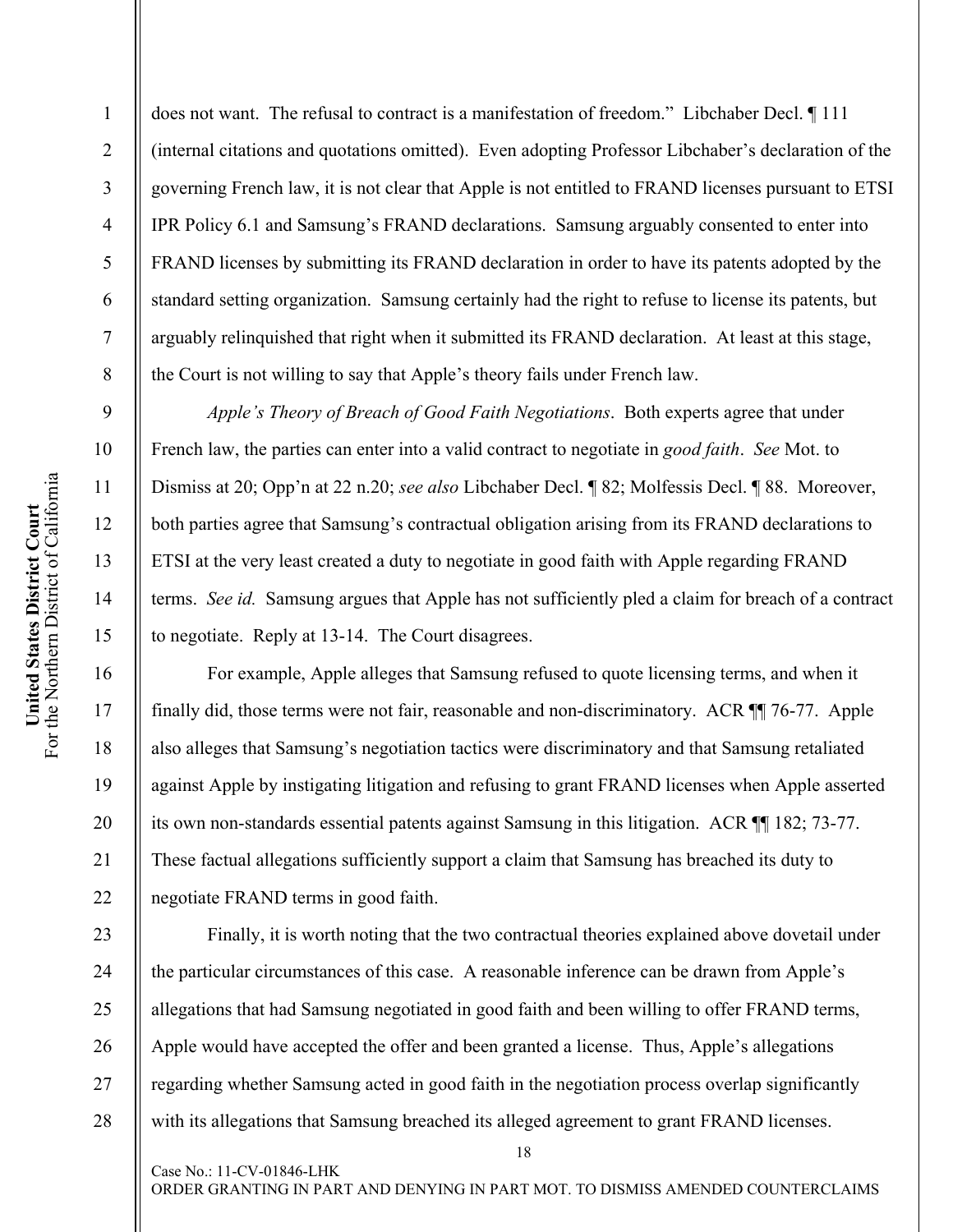2 3 4 5 6 7 8 9 10 11 12 13 14 15 liability, Apple also argues that Samsung breached its agreement with ETSI to timely disclose its IPR to the standard setting organization. *See* Opp'n at 16; ACR ¶ 183. ETSI IPR Policy Clause 4.1 requires members to timely disclose IPR "which might be essential if that proposal is adopted." ACR ¶ 51. Samsung argues that "Apple's allegations fail to create a plausible inference that Samsung's purported breach of its obligation to timely disclose its essential patents caused any damage to Apple or any other party." Mot. to Dismiss at 20. However, Apple has alleged but for Samsung's non-disclosures "alternative viable technologies would not have been excluded from the relevant Input Technology Market." ACR ¶ 58. Moreover, according to Apple, Samsung's failure to disclose has resulted in "increased costs, lower quality or innovation of Input Technologies." ACR ¶ 184. Thus, Apple has sufficiently pled that Samsung's breach of the ETSI's IPR disclosure policy has resulted in harm to Apple. *Apple's Theory of Existing License.* Finally, Apple alleges that it is presently licensed to

Samsung's Declared-Essential Patents, and that Samsung's decision to pursue this litigation is a breach of the license. *See, e.g.,* ACR ¶¶ 180-182; Opp'n at 17-19. Apple's theory is that Samsung's FRAND declaration constituted an offer under French contract law, and Apple's use of the patented technology constituted valid acceptance of Samsung's offer. Thus, Apple argues, because the license already exists, the Court need only supply the FRAND royalty rate. Under this theory, Samsung breached the terms of the license when it brought the instant lawsuit for patent infringement.

*Apple's Theory of Breach of the Agreement to Disclose IPR.* As an independent theory of

23 24 25 Samsung argues that Apple's theory fails as a matter of French law for several reasons: (1) the license between Apple and Samsung has not been reduced to writing as is required pursuant to Article 613-8 of the French Intellectual Property Code, (2) price is an essential term of the formation of a binding license and no price was provided in the FRAND declaration, (3) under French law, a patent license is personal in nature and the identity of the contracting party is an essential term, (4) the purported license requires a firm offer with specific terms, which were not included here, and (5) French law requires an acceptance, which Apple has failed to plead. *See* Mot. to Dismiss at 18-19; Reply at 9-13.

Case No.: 11-CV-01846-LHK

ORDER GRANTING IN PART AND DENYING IN PART MOT. TO DISMISS AMENDED COUNTERCLAIMS

19

16

17

18

19

20

21

22

26

27

28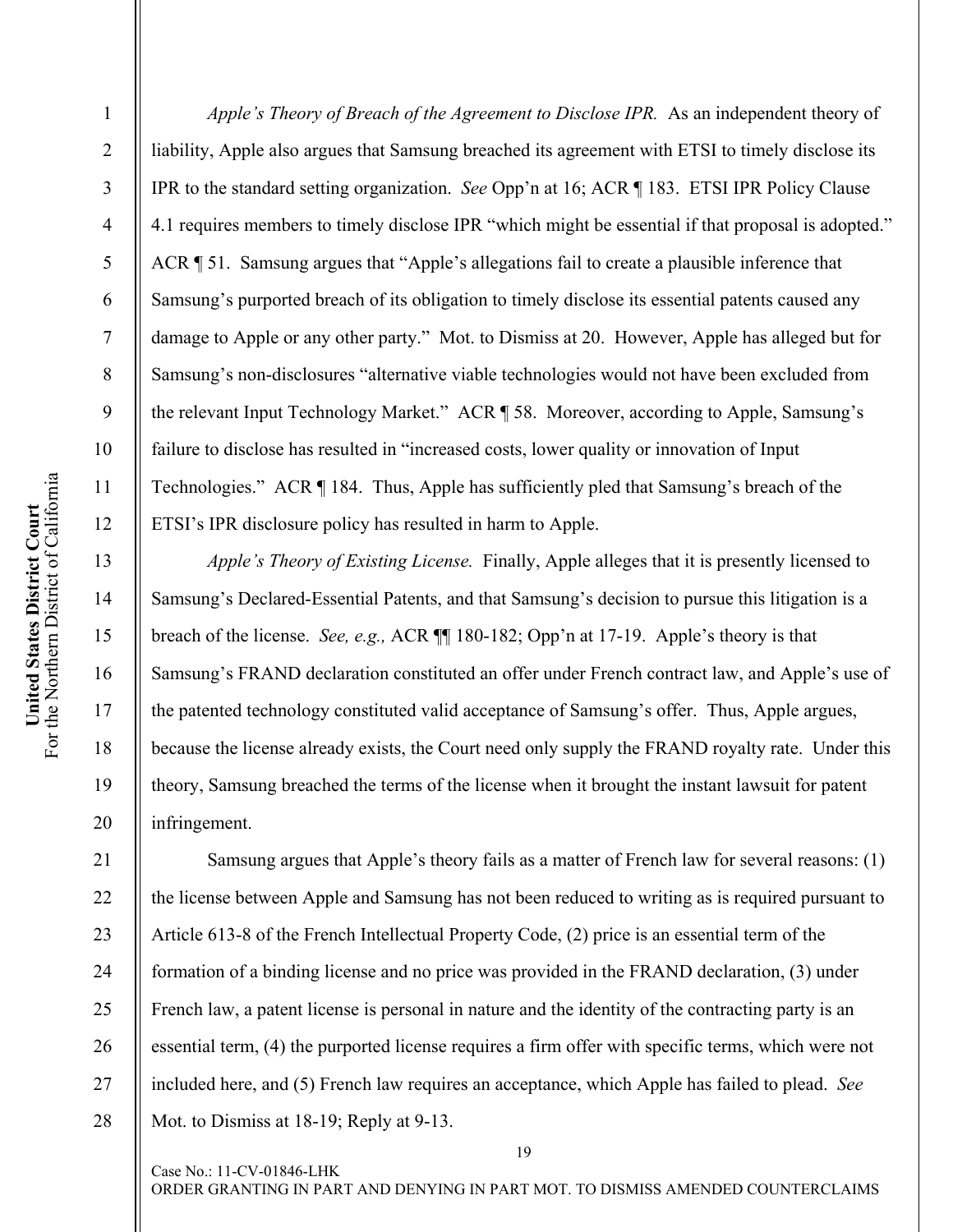2

3

4

5

6

7

8

9

10

11

12

13

14

15

16

17

18

19

20

21

22

23

24

25

26

27

28

Several of Samsung's arguments have merit. First, there is no existing license between Apple and Samsung because there was no firm offer and acceptance of the terms of the license that Apple claims already exists. Both experts agree that an offer and acceptance are essential to contract formation under French law, but disagree regarding its application in this case. *See* Libchaber Decl. ¶ 70; Libchaber Reply Decl. ¶¶ 10-11; *see also* Molfessis Decl. ¶¶ 11-13.

Under French contract theory, "an offer must be specific enough for the contract to be formed by a simple acceptance of the person to whom the offer is communicated." Libchaber Decl. ¶ 70. At the hearing, the parties disagreed primarily as to whether French law requires a price term in order to create an enforceable license. *See also* Molfessis Decl. ¶ 30 ("Absence of the determination of the price does not void the contract. However, if the parties abuse their right to determine the price, it will only give rise to indemnities or to allow revocation."). Even assuming, without deciding, that Apple is correct that French law does not require a price term, taken as a whole, it is not plausible that Samsung's FRAND declarations constitute an offer to license. The FRAND declarations fail to specify not only the royalty rate, but also the duration of the license, as well as the geographic scope of the license. Reply at 10. Apple now argues that these terms can be implied: the geographic scope could be the geography covered by the patent, the duration can be the patent term, and the royalty rate can be supplied at a later date. However, there is no indication that the FRAND declarations in fact imply all of these terms. Instead, Samsung's FRAND declarations, merely state that Samsung was "prepared to grant irrevocable licenses on fair, reasonable and non-discriminatory terms." ACR ¶ 63.

Apple has also failed to establish acceptance by performance. Professor Molfessis opines that "the idea of acceptance by way of performance of the offered contract is acknowledged as a general principle" of French contract law. Molfessis Decl. ¶ 93. While offer and acceptance may proceed as described by Apple, this theory is inconsistent with the ETSI IPR Policy and the FRAND declarations, and the subsequent conduct of Apple itself. Samsung, as well as other ETSI members submitting FRAND declarations, state only that they are "prepared to grant irrevocable licenses." These statements neither implicitly, nor explicitly establish that the offeree takes a license merely by adopting the standard and practicing the patented technology. Nor is it plausible

ORDER GRANTING IN PART AND DENYING IN PART MOT. TO DISMISS AMENDED COUNTERCLAIMS

Case No.: 11-CV-01846-LHK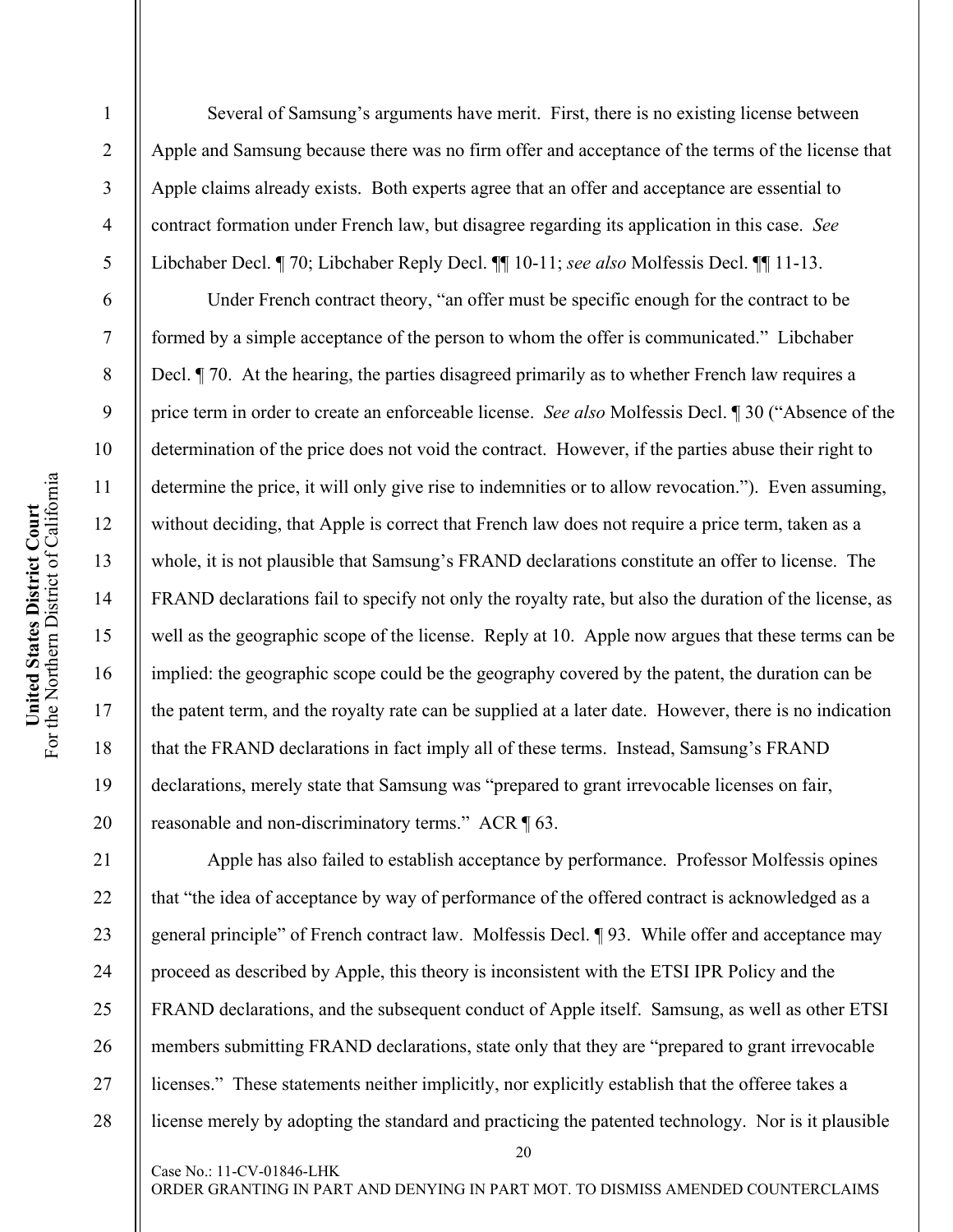that anyone who uses the technology has a preexisting license merely because an ETSI member submitted a FRAND declaration. If this were the case, manufacturers and producers could utilize patented technology in silence without ever expressing acceptance or paying royalties. Finally, additional allegations in the Amended Counterclaims belie Apple's allegations that it already has a license to Samsung's Declared-Essential Patents. Apple alleges that it entered into negotiations with Samsung over a FRAND license and that "Samsung finally offered Apple a license to its Declared-Essential Patents on July 25, 2011." ACR ¶ 77. If Apple believed that it already owned a license, it is unclear why Samsung would be obliged to offer Apple a license. Ultimately, it is not plausible that the parties consented to the arrangement that Apple claims is now in place. *See*  Molfessis ¶ 10; *see also* Libchaber Decl. ¶¶ 13-16.

Additionally, there is no written license between Apple and Samsung. Both experts agree that under French Intellectual Property Code Article L. 613-8 a patent assignment or license must be executed in writing. *See* Libchaber Decl. ¶ 54; Molfessis Decl. ¶ 109. Professor Molfessis opines that the writing requirement does not apply to ETSI. However, he fails to cite any direct authority for this proposition. *See generally* Molfessis ¶ 109. Thus, the Court is unpersuaded by his expert opinion on this point. In this case, Samsung did provide a "writing" in the form of its FRAND declaration where Samsung agreed to be bound by ETSI IPR Policy Clause 6.1, and that it was "prepared to grant irrevocable licenses on fair, reasonable and non-discriminatory terms." *Id.* ¶ 63, 65, 52. There is no indication that Samsung's FRAND declaration contains the necessary written agreement by Apple to abide by the terms of the purported license. *See* Libchaber Decl. ¶ 54 (citing Article L. 613-8, § 5 of the Intellectual Property Code, "acts bearing a transfer or a license . . . must be acknowledged in writing, under penalty of nullity.").

In sum, Samsung's motion to dismiss the twenty-fifth and twenty-seventh counterclaims is DENIED. However, Apple's theory that it has an existing license of Samsung's Declared-Essential Patents is implausible, and Apple may not proceed under this theory.

**D. Promissory Estoppel** 

Case No.: 11-CV-01846-LHK

21 Samsung moves to dismiss Apple's twenty-sixth counterclaim for promissory estoppel. Apple's promissory estoppel claim is likewise governed by French law. Because Samsung made

1

2

3

4

5

6

7

8

9

10

11

12

13

14

15

16

17

18

19

20

21

22

23

24

25

26

27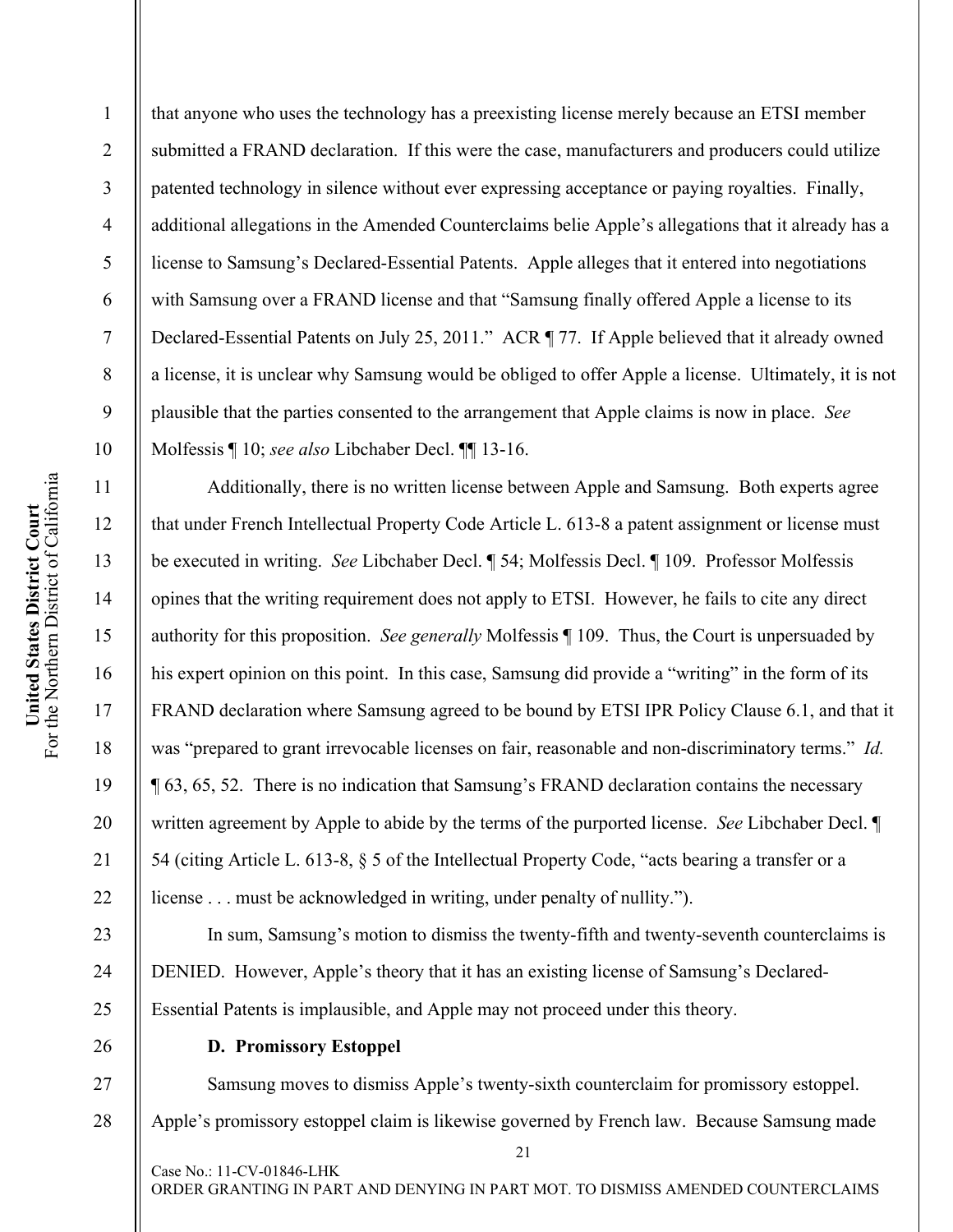its alleged promises in connection with its FRAND commitments to ETSI pursuant to the ETSI IPR Policy, that agreement's choice-of-law clause governs Apple's promissory estoppel claim. *PAE Government Servs., Inc. v. MPRI, Inc.*, 514 F.3d 856, 860 (9th Cir. 2007) (citing *Nedlloyd Lines B.V. v. Superior Court*, 3 Cal. 4th 459, 470 (1992)); *see also Olinick v. BMG Entm't*, 138 Cal. App. 4th 1286, 1300 (2006) (choice-of-law clause applies to claims that are "inextricably intertwined with the construction and enforcement" of the contract).

Promissory estoppel is not traditionally recognized under French law. *See* Libchaber Reply Decl. ¶¶ 51-55; Molfessis Decl. ¶ 52. Although Professor Molfessis declares that the *Cour de cassation* "will likely apply the principle [of estoppel] not only for procedural matters, but also with regard to substantive issues," his description of French law is too speculative to be credited. Molfessis Decl. ¶ 53. Instead, the Court is persuaded by Professor Libchaber's explication regarding French law on the matter. Professor Libchaber explains that estoppel is a very narrow concept that has been applied to prevent parties from contradicting themselves in procedural matters in the same case. *See* Libchaber Reply Decl. ¶ 53. This view is consistent with the Court's own independent review of French law. *See Universe Sales Co. v. Silver Castle, LTD.*, 182 F.3d 1036, 1038 (9th Cir. 1999) (explaining that Federal Rule of Civil Procedure 44.1 allows a court to conduct its own research in determining the correct relevant foreign law); David V. Snyder, Comparative Law in Action: Promissory Estoppel, The Civil Law, and the Mixed Jurisdiction, 15 Ariz. J. Int'l & Comp. Law 695, 705 & n.47 (1998) ("promissory estoppel would not serve any useful end, and it is consequently unknown to French law"). Thus, French law does not recognize a substantive claim for promissory estoppel.

Accordingly, the Court GRANTS Samsung's motion to dismiss Apple's twenty-sixth counterclaim for promissory estoppel. As this counterclaim cannot be cured by amendment, it is dismissed with prejudice.

**III. CONCLUSION** 

26 27 28 For the foregoing reasons, Samsung's motion to dismiss Apple's amended counterclaims in reply is GRANTED, in part, and DENIED, in part. Samsung's motion to dismiss Apple's counterclaim for promissory estoppel is granted. Additionally, Samsung's motion to dismiss

1

2

3

4

5

6

7

8

9

10

11

12

13

14

15

16

17

18

19

20

21

22

23

24

25